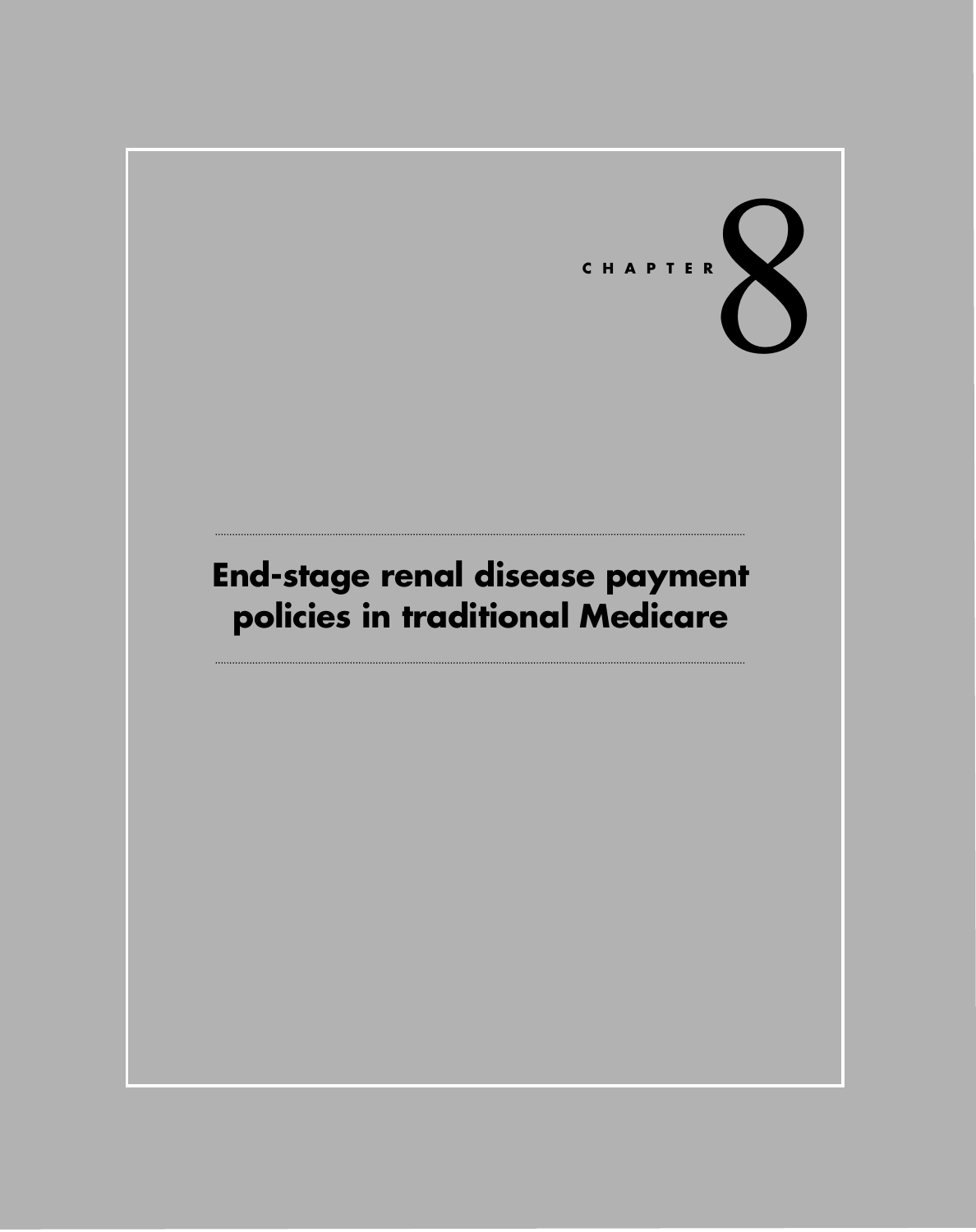| R | E<br>M                                                                                                                                                                                                                                                                                                                                                                                 |  |
|---|----------------------------------------------------------------------------------------------------------------------------------------------------------------------------------------------------------------------------------------------------------------------------------------------------------------------------------------------------------------------------------------|--|
|   | <b>8A</b> The Congress should instruct the Secretary to broaden the composite rate payment bundle to<br>include widely used services currently excluded from it. The Secretary should continue to<br>emphasize quality monitoring and quality improvement efforts to ensure that patients have<br>access to high-quality dialysis care.<br>YES: 14 . NO: 0 . NOT VOTING: 0 . ABSENT: 2 |  |
|   | <b>8B</b> The Congress should instruct the Secretary to evaluate whether the composite rate's unit of<br>payment—a single dialysis session—should be revised to reflect better the way dialysis is<br>furnished.                                                                                                                                                                       |  |
|   | YES: 14 • NO: 0 • NOT VOTING: 0 • ABSENT: 2                                                                                                                                                                                                                                                                                                                                            |  |
|   | <b>8C</b> The Congress should instruct the Secretary to revise the outpatient dialysis payment system to<br>account for factors that affect providers' costs to deliver high-quality clinical care, including<br>dialysis method, dose, frequency, and patient acuity.                                                                                                                 |  |
|   | YES: 14 . NO: 0 . NOT VOTING: 0 . ABSENT: 2                                                                                                                                                                                                                                                                                                                                            |  |
|   | <b>8D</b> The Congress should instruct the Secretary to develop a wage index based on market wage<br>rates for occupations typically used in furnishing dialysis.                                                                                                                                                                                                                      |  |
|   | YES: 14 • NO: 0 • NOT VOTING: 0 • ABSENT: 2                                                                                                                                                                                                                                                                                                                                            |  |
|   | .<br><b>8E</b> For calendar year 2002, the composite rate for outpatient dialysis services should remain<br>unchanged.                                                                                                                                                                                                                                                                 |  |
|   | YES: 14 . NO: 0 . NOT VOTING: 0 . ABSENT: 2                                                                                                                                                                                                                                                                                                                                            |  |
|   | *COMMISSIONERS' VOTING RESULTS                                                                                                                                                                                                                                                                                                                                                         |  |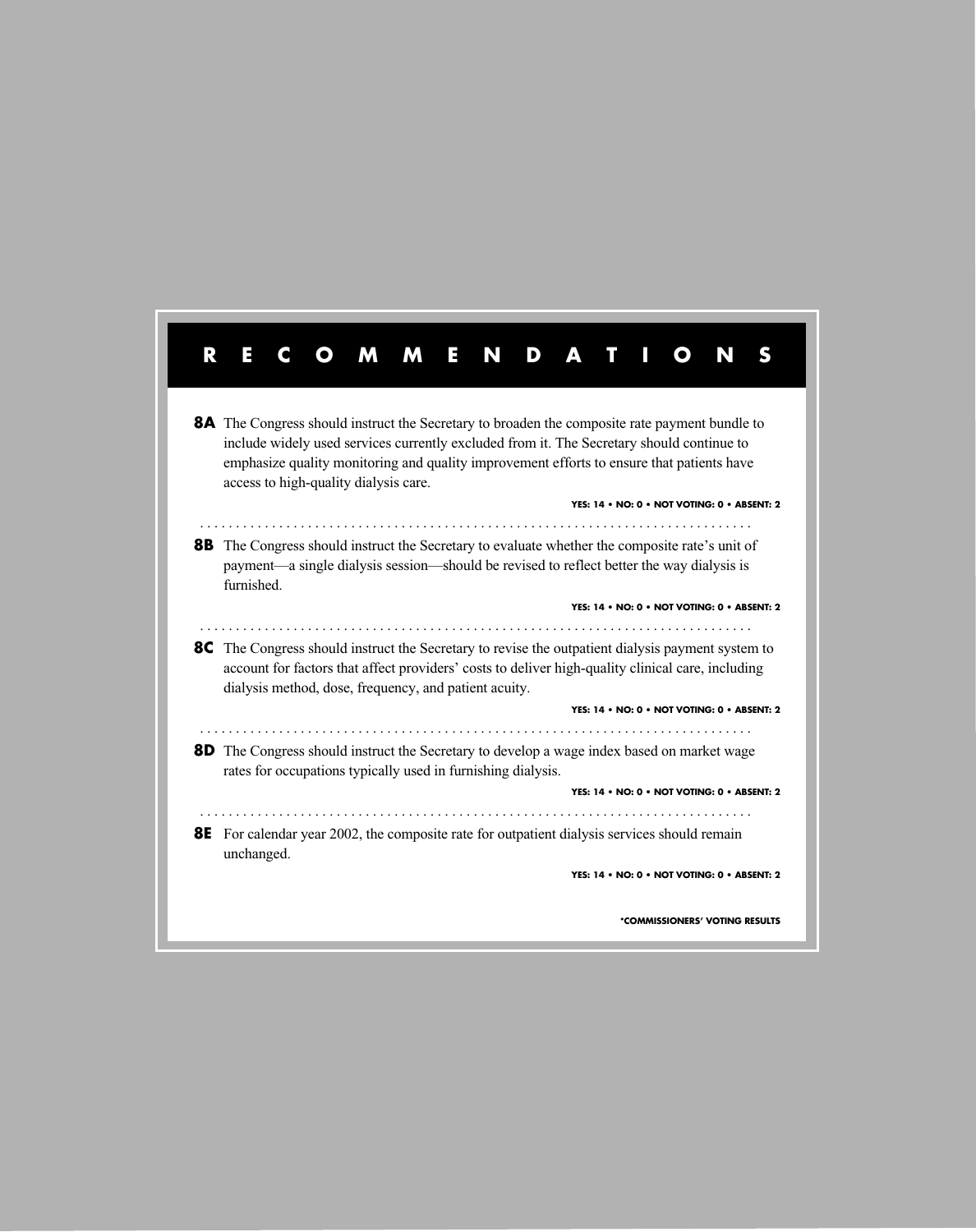# **CHAPTER** 8

# **End-stage renal disease payment policies in traditional Medicare**

edicare's prospective payment system for outpatient dialysis services does not pay appropriately for outpatient dialysis services because neither payments for services in the payment bundle nor payments for certain services outside the payment bundle accurately reflect providers' expected costs. Refining the payment system would help Medicare achieve its payment objectives of providing incentives for controlling costs and promoting access to quality services. The Congress should require that the Secretary include in the prospective payment bundle services that are frequently used for dialysis but currently excluded from this bundle and account for factors that affect providers' costs, including dialysis method, dose, frequency, and patient acuity. The Secretary should also consider whether the payment system's current unit of payment—a single dialysis session—would be appropriate with an expanded payment bundle. Finally, the current composite rate payment should remain unchanged for calendar year 2002. Services outside the page

## **In this chapter**

- Design of the outpatient dialysis payment system
- Updating the composite rate for calendar year 2002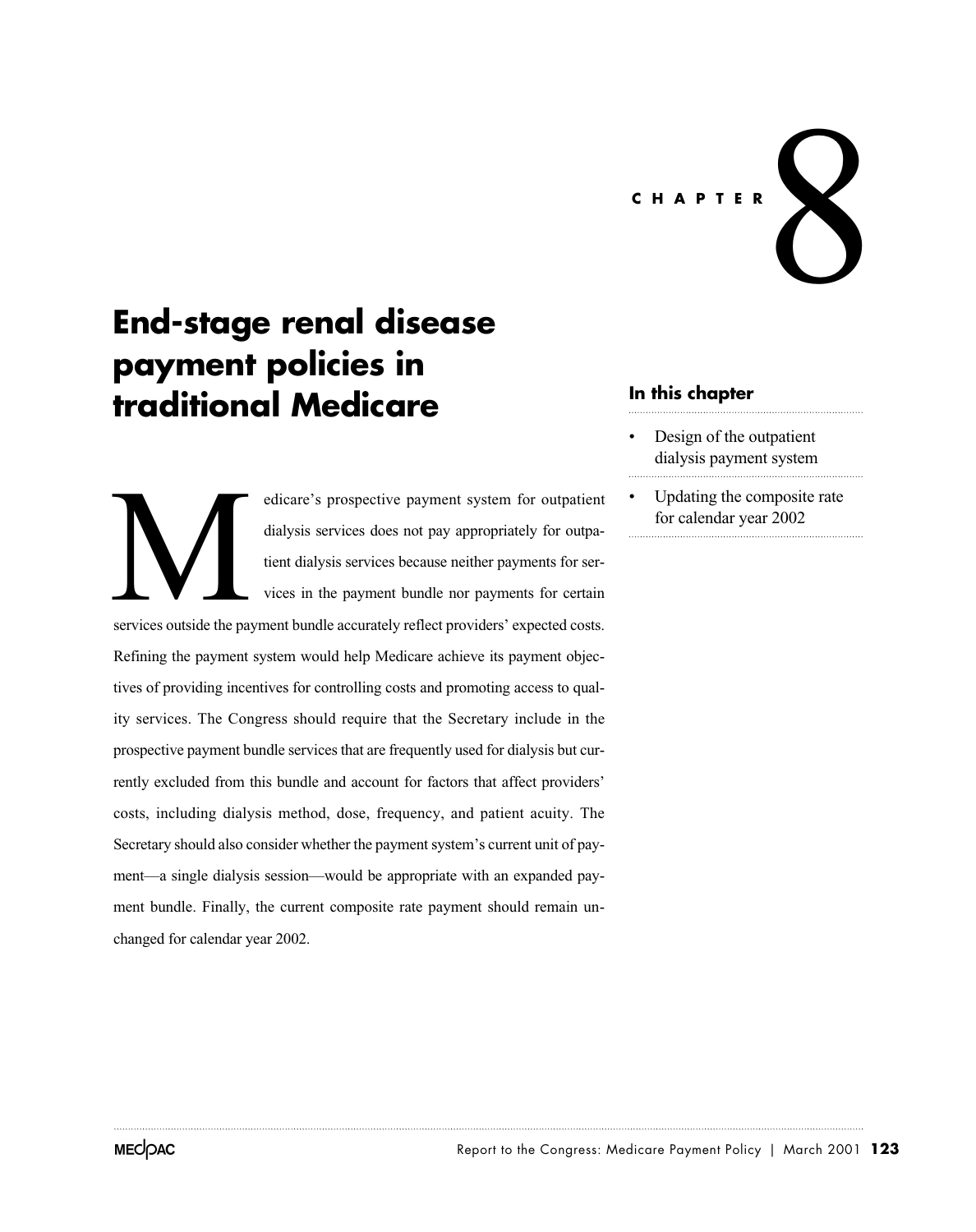End-stage renal disease (ESRD) is a chronic illness characterized by permanent kidney failure. ESRD occurs at the last stage of progressive impairment of kidney function and is caused by a number of conditions, including diabetes, hypertension, glomerulonephritis, and cystic kidney disease. The 1972 amendments to the Social Security Act extended Medicare benefits to people with ESRD, and more than 300,000 patients were enrolled in the program in  $1999$ .<sup>1</sup>

Since 1990, MedPAC and its predecessor commission have been obligated to evaluate the adequacy of the payment rate for outpatient dialysis services (the composite rate) and recommend updates to this payment. The Balanced Budget the Commission to recommend to the Congress how Medicare should pay for home hemodialysis.<sup>2</sup> Currently, Medicare's payment system for outpatient dialysis does not vary payment rates for different methods of dialysis treatment, and it caps payment to an amount equal to three dialysis sessions per week, although dialysis may be given more frequently. (See text box for additional information on home hemodialysis). Refinement Act of 1999 (BBRA) required

The Commission has considered whether the current payment system for outpatient dialysis meets Medicare's payment policy objectives, which include providing costeffective, quality care to patients using the most suitable modality in the most suitable setting; promoting access to services; and giving dialysis providers incentives to control costs. This chapter explores these issues in two sections.

The first section discusses how Medicare pays for outpatient dialysis in traditional Medicare, as well as the specific question posed by the BBRA on home hemodialysis payment by considering whether the composite rate adequately accounts for predictable differences in the

costs of furnishing dialysis while encouraging the efficient provision of services. As with all prospective payment systems, Medicare must get the unit of payment right and provide for appropriate adjustments. We find deficiencies in both the size and content of the composite rate payment bundle, the lack of a classification system, and needed adjustments to the rate. As a result, we recommend that the outpatient dialysis payment system be revised to reflect the services furnished during dialysis and to account for the costs of efficient providers. With respect to the question on home hemodialysis posed by the BBRA, we find that there are justified differences in the costs of providing more frequent and longer hemodialysis sessions compared with thrice-weekly hemodialysis, and that the payment system does not take these differences into account. Revising the outpatient dialysis payment system to account for the costs of efficient providers would address this payment issue.

In the second section, we examine updating payments for outpatient dialysis services in the traditional Medicare program for calendar year 2002. We find that the number of dialysis facilities continues to grow and providers continue to make productivity improvements. Payments for dialysis services included in the prospective payment bundle were lower than providers' costs in 1999, but payments for widely used services outside the payment bundle were significantly greater than providers' costs. From these data, MedPAC concludes that the payment margins associated with services outside the prospective payment bundle have enabled providers to remain profitable, despite a more than 50 percent decline in the real composite rate payment since 1983. MedPAC recommends that the composite rate not be increased in calendar year 2002.

## **Design of the outpatient dialysis payment system**

The composite rate payment system is different from Medicare's other prospective payment systems because it does not adjust payment for factors known to affect providers' costs, other than the variation in local area wages. At issue is whether the design of this payment system promotes the efficient use of appropriate, high-quality care. To address this issue, the Commission evaluated various components of the payment system, using a framework outlined in our March 1999 report (MedPAC 1999b).

#### **Designing a broadened payment bundle**

The composite rate was designed in 1983 to include all nursing services, supplies, equipment, and drugs associated with a single dialysis session. Even though several technological advances in the provision of dialysis and drugs have occurred since 1983, HCFA has neither modified the unit of payment nor formally reviewed the payment bundle. Incremental changes to the bundle have been made over time without any formal criteria to determine which services should be included. Consequently, the payment bundle includes many technologies that diffused widely into medical practice after the composite rate was developed, even though the payment rate has not been rebased. In contrast, HCFA has explicitly excluded other services from the payment bundle, and providers receive separate payment for these services. The payment system provides strong incentives for controlling the costs of services included in the payment bundle, but weak incentives for controlling the costs of services billed outside the composite rate. In addition, the current unit of payment—

1 To qualify for the ESRD program, individuals must be fully or currently insured under Social Security or Railroad Retirement programs, entitled to monthly benefits under one of these programs, or the spouse or dependent child of an eligible person.



<sup>2</sup> The specific language used in the BBRA is: "Study on Payment Level for Home Hemodialysis: The Medicare Payment Advisory Commission shall conduct a study on the appropriateness of the differential in payment under the Medicare program for hemodialysis services furnished in a facility and such services furnished in a home. Not later than 18 months after the date of the enactment of this Act, the Commission shall submit to Congress a report on such study and shall include recommendations regarding changes in Medicare payment policy in response to the study."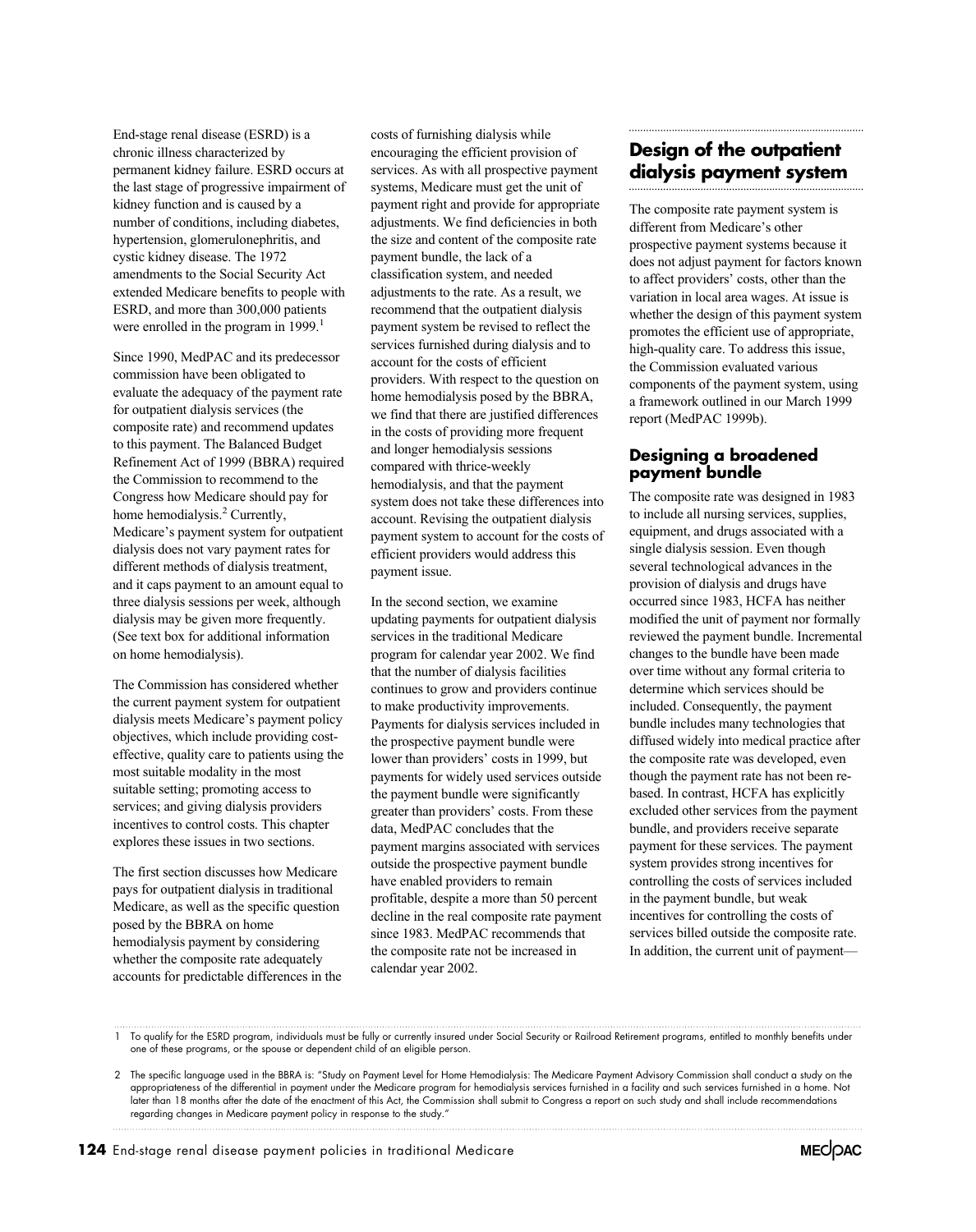# **Home hemodialysis**

Tome hemodialysis has been<br>used successfully to treat<br>ESRD since 1961 (Macken<br>and Mactier 1998) After initial group used successfully to treat ESRD since 1961 (Mackenzie and Mactier 1998). After initial growth in the use of this modality during the early 1970s, the proportion of patients furnished home hemodialysis has declined, from 39 percent in 1972 to 24 percent in 1976, 2.4 percent in 1989, and 1.3 percent (3,100 patients) in 1998 (Blagg 1996, USRDS 2000). Several reasons may explain this trend. Certain patients may either prefer the interaction of in-center care or might not be sufficiently independent to perform home hemodialysis. In addition, rapid growth in the number of dialysis facilities—from 1,786 in 1988 to 3,576 in 1998—has created an incentive to direct patients to treatment in dialysis facilities until use of facilities is high (Nissenson et al. 1993).

In the United States, there is renewed interest by patients, providers, and the Congress in examining the role of furnishing more frequent and longer hemodialysis sessions in patients' homes. Different methods include increasing the length of thrice-weekly hemodialysis sessions or furnishing hemodialysis more frequently. Medicare now pays the same rate for hemodialysis provided in dialysis facilities and in patients' homes. The key question posed by the Balanced Budget Refinement Act of 1999 is:

a single dialysis session—was most likely selected in 1983 because the predominant method of dialysis at that time was incenter hemodialysis. This unit may be too small and may be inconsistent with how providers think about the product.

should Medicare pay differently for more frequent and longer home hemodialysis sessions, and if so, how? Medicare's policy of paying for a maximum of three hemodialysis sessions per week has created a barrier to the increased diffusion of more frequent hemodialysis sessions in patients' homes.

Two approaches have been used in prescribing daily hemodialysis (Kjellstrand and Ting 1998). The first—short daily hemodialysis—keeps the total weekly time on dialysis constant but reduces the time for each individual dialysis session. The other approach—nocturnal hemodialysis consists of slow, long hemodialysis sessions while patients sleep. Prescriptions range from 1 to 3 hours for short daily treatments to 6 to 10 hours for nocturnal treatments. Both forms are furnished five to seven times per week.

The resurgence of interest in the use of daily home hemodialysis stems from clinical evidence of improved outcomes of patients receiving daily hemodialysis compared with those receiving thrice-weekly conventional hemodialysis, and from the anticipated approval by the US Food and Drug Administration in 2001 of an automated personal hemodialysis system specifically designed for home use.  $\blacksquare$ 

#### **RECOMMENDATION 8A**

**The Congress should instruct the Secretary to broaden the composite rate payment bundle to include widely used services currently excluded from it. The Secretary should continue to emphasize quality monitoring and quality improvement efforts to ensure that patients have access to high-quality dialysis care.**

#### **RECOMMENDATION 8B**

**The Congress should instruct the Secretary to evaluate whether the composite rate's unit of payment—a single dialysis session—should be revised to reflect better the way dialysis is furnished.**

The Medicare, Medicaid, and SCHIP Benefits Improvement and Protection Act develop a system that includes in the composite rate payment diagnostic laboratory tests and drugs that are routinely used in furnishing dialysis but currently billed separately by dialysis facilities. We believe three reasons justify having the Secretary develop and implement a broadened payment bundle as soon as possible. First, the composite rate payment bundle does not include laboratory tests and drugs which are widely used during dialysis. Second, Medicare is likely paying too much for some dialysis services outside the prospective payment bundle, as evidenced by their large profit margins. Finally, providers are not furnishing certain dialysis services that are outside the payment bundle in the most efficient manner. of 2000 (BIPA) requires the Secretary to

Since 1983, the payment bundle has grown to include both new services and services that were once separately billable. These services include labor and supplies associated with administering medications not available in 1983, such as erythropoietin and iron dextran; certain laboratory tests; noninvasive procedures used to monitor patients' vascular access site and cardiovascular conditions; and new scientific innovations, such as highefficiency and high-flux hemodialyzers and synthetic dialyzer membranes.

Although the payment bundle has grown over time, HCFA has explicitly excluded certain injectable medications, laboratory tests, blood, and blood products from the bundle. The exclusion of these items has little to do with how many patients use them. For example, three separately billable injectable medications erythropoietin, iron dextran, and vitamin D analogues—are prescribed to more than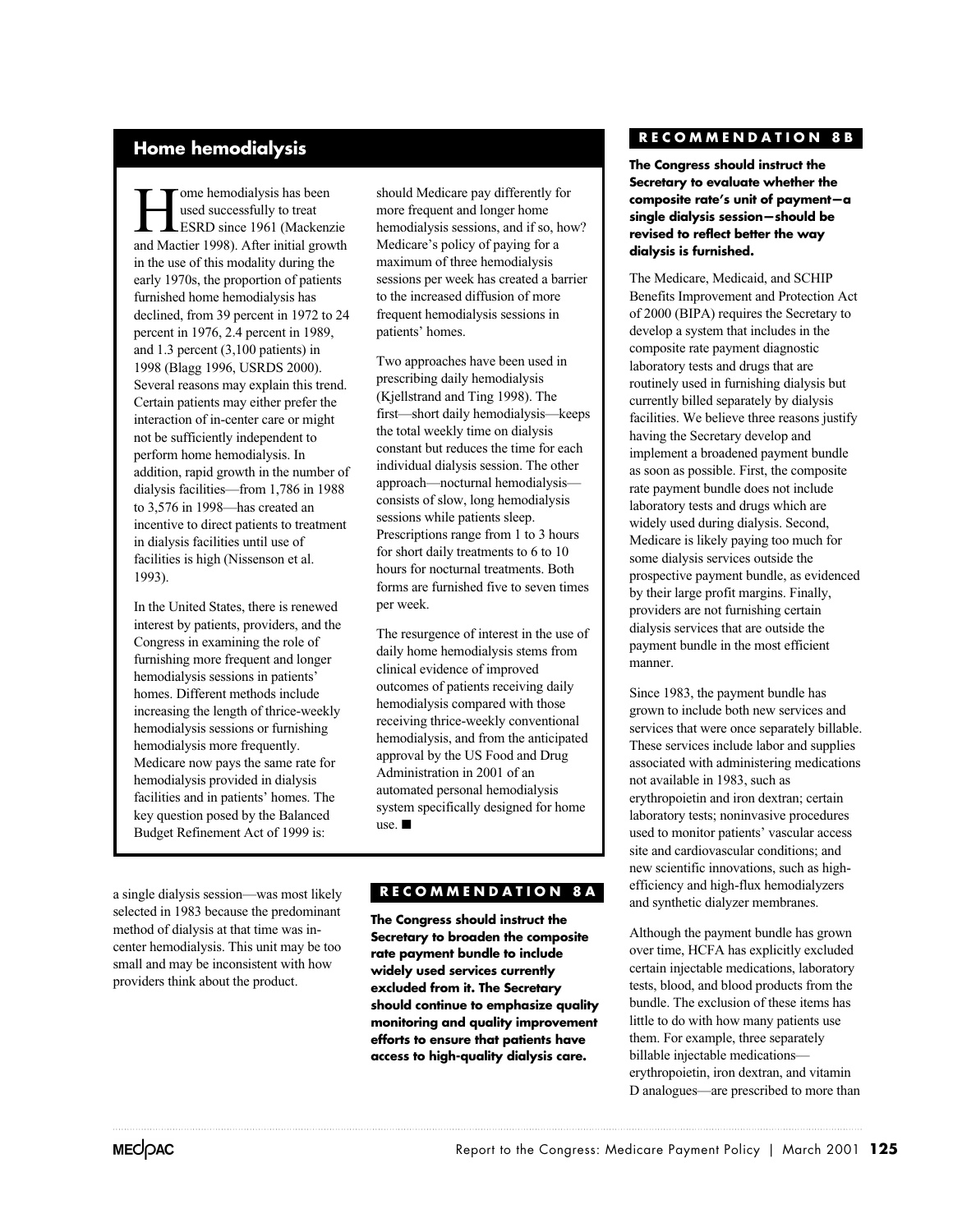half of all in-center hemodialysis patients, and have been commonly used in medical practice throughout the past decade. These medications remain outside of the service bundle primarily because they are relatively costly compared with the composite rate and were introduced to medical practice after the bundle was designed.

The fact that certain services can be billed separately does not in itself mean that they are provided inefficiently. However, the profitability of certain separately billable services has provided incentives for inefficient use. For example:

- Medicare pays \$10 per 1,000 units for erythropoietin administered either intravenously or subcutaneously. This policy promotes the use of the intravenous form of this medication, which requires higher average doses (more units) to achieve target hematocrit levels (HCFA 1999). The predominant use of intravenous erythropoietin persists despite the National Kidney Foundation's (NKF) clinical practice guideline for the treatment of anemia, which advocated subcutaneous administration (NKF 1997). The Department of Veterans Affairs (VA) reported that substantial cost savings might be achieved if use of the subcutaneous form increased among patients treated at their facilities. The VA found that the average erythropoietin dose needed to maintain a hematocrit of 30 to 33 percent is one-third lower with subcutaneous administration than with intravenous administration (Kaufman et al. 1998).
- Medicare pays dialysis facilities 95 percent of the average wholesale price (AWP) for other separately billable injectable medications administered during in-center dialysis. Among in-center hemodialysis patients, this policy may have promoted the use of the more costly intravenous forms of certain Medicare-covered medications, rather than oral forms that are neither covered by Medicare as a separately billable services nor explicitly in the composite rate payment bundle. For example, the U.S. Renal Data System (USRDS)<sup>3</sup> reported that about 80 percent of incenter hemodialysis patients prescribed vitamin D analogues received them intravenously, while nearly all (97 percent) peritoneal dialysis patients received them orally (USRDS 1998). The AWP of the oral vitamin D analogues is about \$10 per week, while the cost of the intravenous formulations ranges from \$40 to \$80 per week.
- Medicare pays clinical laboratories for laboratory tests outside the prospective payment bundle according to a fee schedule. The General Accounting Office (GAO) found wide variation in the rate of ESRD-related laboratory tests ordered, suggesting excessive use, with some patients receiving tests too often or receiving unnecessary tests (GAO 1997). The financial incentive to bill for many tests is inherent in this fee-for-service payment arrangement. In addition, several multi-center dialysis companies (chains) own laboratories and have an incentive to increase revenues by

directing more tests to the companyowned laboratory. The GAO also noted that facilities can influence the tests physicians order through the use of so-called standing orders, lists of tests periodically performed on all patients unless the ordering physician overrides them. Finally, the Office of Inspector General (OIG) has found that some hospitals and independent laboratories were reimbursed inappropriately for laboratory tests (OIG 1996).4

Separately billable services represent an important source of revenue for dialysis facilities (Securities and Exchange Commission 2000a, 2000b, 2000c). MedPAC analysis shows that charges for separately billable injectable medications administered by freestanding dialysis facilities totaled more than \$1.4 billion in 1999, representing about 30 percent of total Medicare payments to these facilities. Additionally, MedPAC found that:

- Medicare payments for erythropoietin over the 1996-1999 period exceeded providers' costs by an average of 30 percent.5 The Commission's finding is consistent with an OIG (1997) finding that the payments for erythropoietin exceeded providers' costs by at least 15 percent in 1996- 1997 for half of all freestanding facilities.
- Medicare payments for other separately billable drugs, including iron dextran and vitamin D analogues, exceeded providers' costs by an average of 25 percent over the 1996-1999 period. $6$  Although the OIG (2000) did not compare

3 The USRDS is operated by National Institute of Diabetes and Digestive and Kidney Diseases with support from HCFA. It collects, analyzes, and distributes in annual reports and special studies information on the incidence and prevalence of treated ESRD, modality of treatment, causes of death, patient survival, and hospitalization.

4 The OIG recommended that HCFA educate ESRD providers and independent laboratories about proper billing practices, monitor providers' billing for lab tests outside the composite rate, and recover the estimated overpayments.

5 This was calculated by comparing providers' costs to provide erythropoietin to Medicare's payment (derived from dialysis facility cost report data).

6 This fraction was calculated by comparing providers' costs of furnishing separately billable drugs (derived from dialysis facility cost report data) to payments for separately billable drugs (derived from HCFA's institutional outpatient standard analytic file). To determine total Medicare charges for separately billable drugs, we compiled a list of revenue center codes (0630, 0631, 0632, 0633, 0636) representing drugs other than erythropoietin covered by Medicare. Facilities use revenue center codes to define the products or services provided. We then determined the Medicare total charges billed by each freestanding dialysis facility for each of these revenue center codes. Allowed charges were estimated for each freestanding dialysis facility by multiplying total charges for ESRD drugs by the ratio of aggregated allowed charges to total charges reported on the claim.

**MECOAC**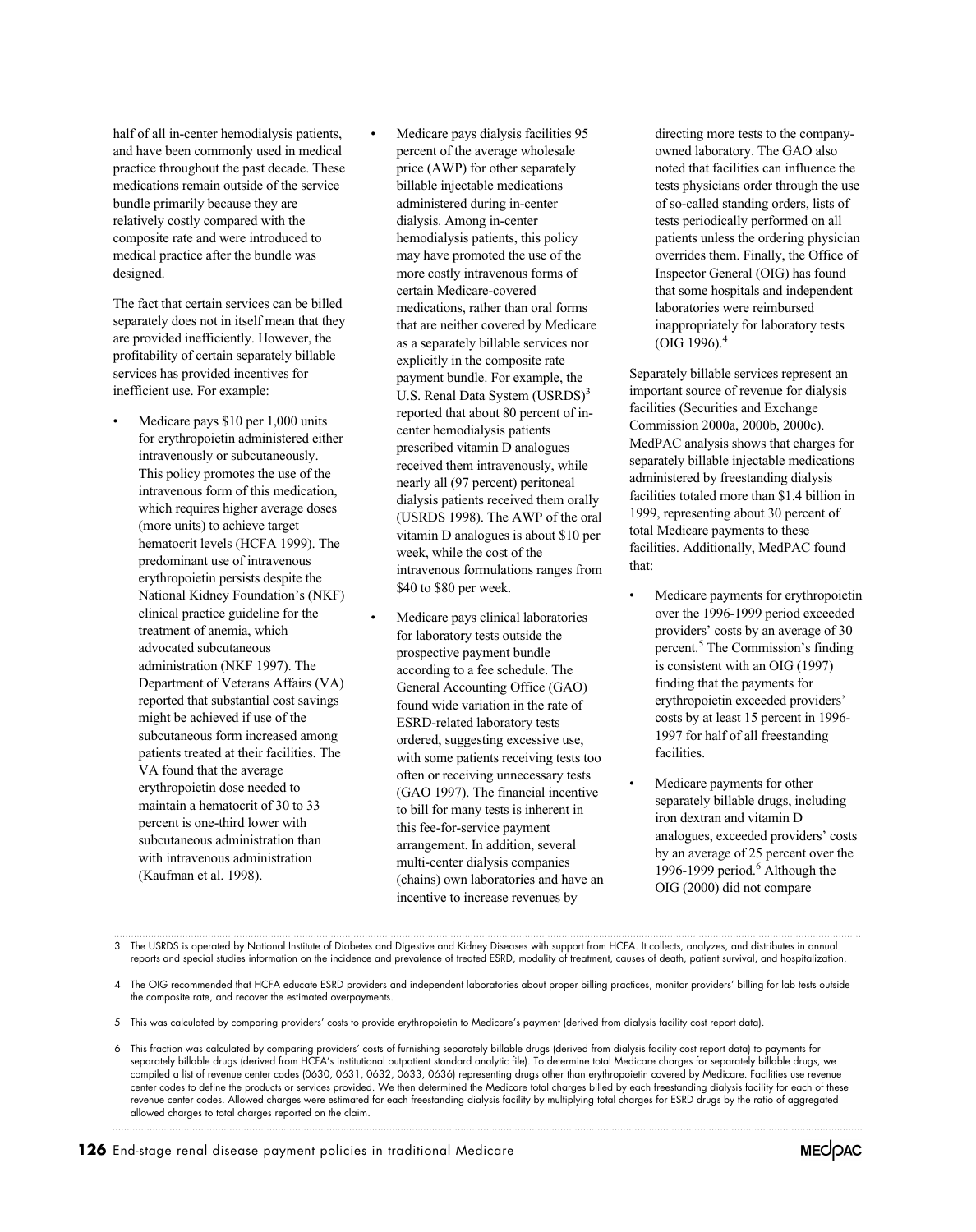payments for separately billable drugs to providers' costs, it did determine that Medicare's payments for separately billable drugs other than erythropoietin exceeded the VA contracted prices by 37 to 56 percent and Medicaid reimbursement amounts by 5 to 38 percent.

These findings strongly suggest that the positive payment margins of erythropoietin and other separately billable drugs may be subsidizing the lower margins under the composite rate.

Finally, the Commission considered the potential effectiveness of revising how Medicare pays for services outside the payment bundle without making any other change to the payment bundle. In September 2000, HCFA announced its intent to do this beginning January 2001, using an AWP list compiled by the Department of Justice to determine Medicare payment allowances for 32 drugs and biologicals, including many of the separately billable drugs administered to dialysis patients. The AWPs compiled by the Department of Justice are significantly lower than those used by HCFA. In November 2000, HCFA suspended implementation of this new AWP list, stating that the agency continues to believe that the AWPs reported in commercially available sources exceeded the true wholesale prices charged in the marketplace but would delay action because of anticipated congressional action on this issue. Shortly thereafter, the BIPA was enacted, requiring the Comptroller General to submit a report to the Congress and the Secretary by June 30, 2001 on revising the methods currently used to determine Medicare's Part B payment rates for drugs and biologicals.

Changing the payment for separately billable medications might encourage more efficient use and reduce positive payment margins, but would not by itself address the broader issue of subsidizing services included in the payment bundle with the payments for separately billable

services. Modifying payment for separately billable medications without modifying payment for the services in the composite rate bundle could potentially harm patient care. Dialysis facilities might stop furnishing separately billable medications if they became unprofitable, resulting in patients needing to go to other sites of care, such as hospital outpatient departments, to obtain these services.

#### **Implementing a broadened payment bundle**

To broaden the payment bundle, the Secretary will need to identify the medications, services, and equipment associated with the provision of dialysis and should try to identify clinical practices that will increase the efficiency of patient care and improve patient outcomes. This complex task should be guided by public and private efforts that have identified optimal renal practices. For example, the NKF has developed clinical practice guidelines on hemodialysis, peritoneal dialysis, anemia, vascular access, and nutrition (NKF 1997). The National Institutes of Health (NIH) has published a consensus statement on dialysis adequacy and dose (NIH 1993).

The Secretary will need to ensure that broadening the payment bundle does not restrict patients' access to available treatment options. One aim of broadening the payment bundle is to afford providers increased flexibility in furnishing renal care by including all treatment options approved by the Food and Drug Administration (FDA), not just the least costly option, in the payment bundle. Patients should continue to have access to all available services and items, even though substantial cost savings might be achieved if the bundle included only the least costly service or item.

The Secretary should consider including in the bundle certain services for which Medicare currently has restrictive coverage policies. For example, Medicare's coverage policy severely limits the number of dialysis patients who

qualify for nutritional therapy, despite the fact that malnutrition is a frequent complication of ESRD and is a significant cause of morbidity and mortality in dialysis patients.7 The guideline on nutrition care recently published by the NKF recommends that individuals undergoing maintenance dialysis who are unable to meet their protein and energy requirements with food intake for an extended period of time should receive nutrition support (K/DOQI 2000).

The Secretary should also consider including certain components of vascular care in the payment bundle. Currently, Medicare does not pay for noninvasive procedures used to monitor patients' vascular access sites when performed at dialysis facilities. Vascular access complications are the second most frequent cause of hospitalization among ESRD patients (USRDS 2000). Including some component of vascular care in the bundle may ultimately improve the quality of dialysis care by decreasing the rate of complications.

Finally, the Secretary should study whether the current unit of payment should be expanded. Ideally, the unit of payment should promote the efficient provision of high-quality care and reflect the way providers think about the product. All patients with ESRD, other than those who undergo kidney transplantation, require a life-long, regular course of dialysis. If providers view patients' care in terms of a continuous stream of care, then a unit of payment longer than a single session should be considered. Changing the unit of payment to either a week or a month would give providers more flexibility in furnishing care. In addition, lengthening the unit of payment would better enable Medicare to include in the payment bundle separately billable services that are not always furnished during each dialysis session, such as certain injectable medications and laboratory tests. A weekly payment rate could correspond with how peritoneal dialysis and daily hemodialysis are furnished; a monthly payment could

<sup>7</sup> For this reason, the Commission previously recommended that Medicare determine clinical criteria for ESRD patients to be eligible for oral, enteral, or parenteral nutritional supplements and provide coverage for these supplements (MedPAC 1999a).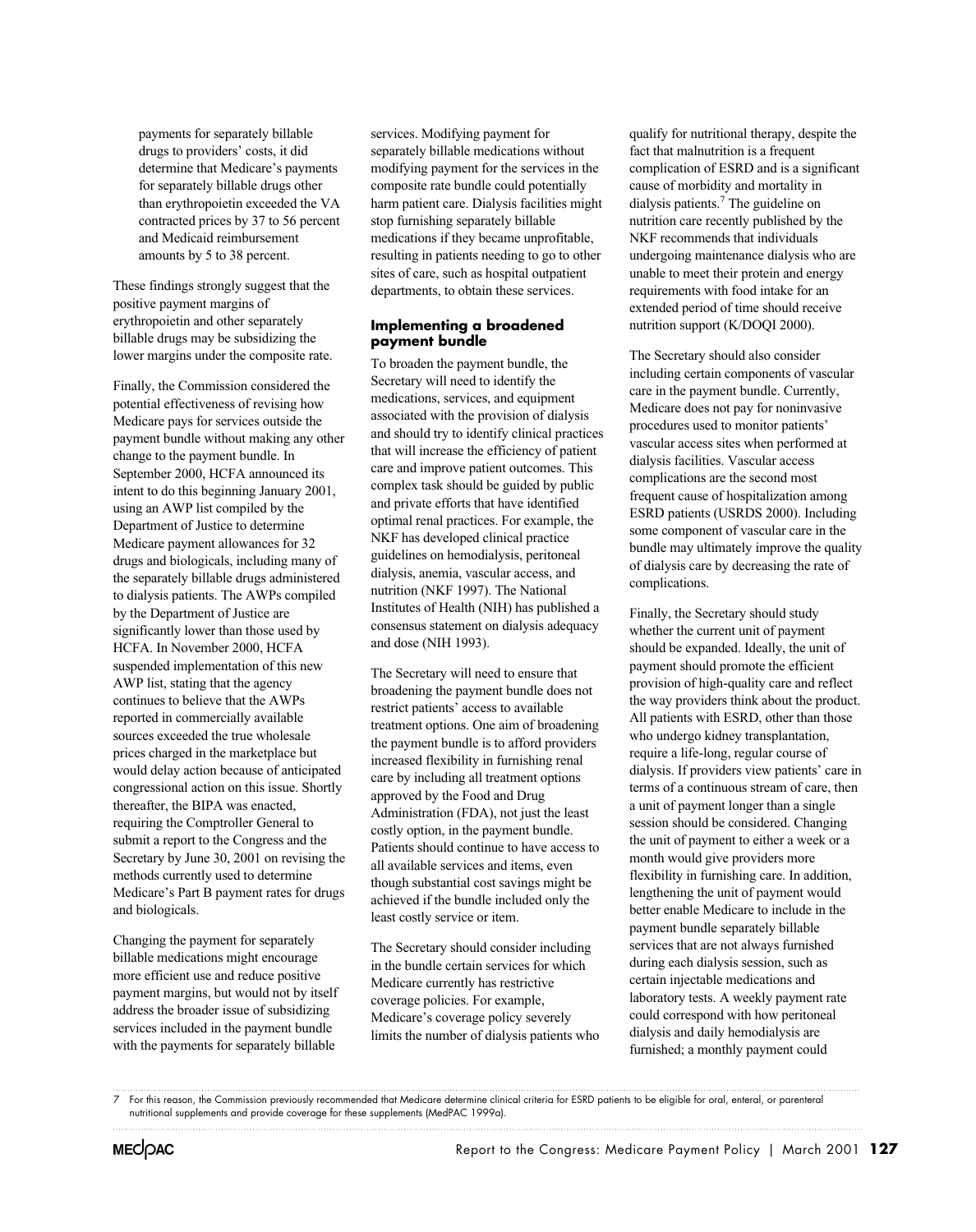correspond with Medicare's monthly capitated payment to physicians furnishing outpatient care to dialysis patients.

#### **Monitoring quality of care**

One concern about broadening the payment bundle is the potential for providers to stint on care. This occurred with Medicare's fixed payment policy for erythropoietin from 1989 to 1991. Lower erythropoietin doses were furnished than those suggested by the labeling approved by the FDA, which recommends a starting dose of 3,400 to 6,800 units per treatment (assuming an average patient weight of 68 kilograms). In 1990, the average dose ranged from 2,500 to 2,800 units per treatment (Collins et al. 1998). Consequently, the Congress changed payment from a flat rate to a dosedependent rate in 1991.

When HCFA implemented the flat rate per dose payment in 1989, there were no clinical performance measures in place to monitor the quality of dialysis care. Since 1993, however, HCFA has monitored certain aspects of the quality of dialysis care in its annual survey of selected intermediate outcomes, including anemia and nutrition levels and dialysis adequacy. In addition, the agency has recently set forth dialysis clinical performance measures. Eighteen network organizations, under contract to HCFA, promote improved quality of care through education and the collection, analysis, and dissemination of data. Finally, the recently implemented Standardized Information Management System, a national information infrastructure that electronically links all the networks with HCFA, is expected to facilitate quality improvement programs and the collection and analysis of information on processes and outcomes of care.

Because the continued emphasis on quality monitoring and improvement is critical to ensure access to high-quality dialysis care, the Secretary should continue efforts in this area. In addition, HCFA's clinical performance measures need to keep up with guidelines published by private renal groups, including the NKF and the Renal Physicians' Association, and other public bodies, including the NIH and the Centers for Disease Control and Prevention.

#### **Developing a classification system**

Currently, the composite rate does not account for differences in resource use, including differences attributable to the use of different dialysis methods. In addition, the rate does not account for factors known to affect providers' costs, including dialysis dose and frequency and patient acuity. Patients' access to quality dialysis care, particularly more frequent and longer dialysis, is being impaired because the payment system does not account for these factors.

#### **RECOMMENDATION 8C**

**The Congress should instruct the Secretary to revise the outpatient dialysis payment system to account for factors that affect providers' costs to deliver high-quality clinical care, including dialysis method, dose, frequency, and patient acuity.**

This recommendation concerns dialysis payments generally and also addresses the question posed by the BBRA on home hemodialysis payment methods. The Commission supports payment systems that account for the costs that efficient providers incur in furnishing high-quality care. To account for differences in resource use, including differences attributable to the costs of furnishing more frequent and longer hemodialysis in patients' homes, the composite rate should use a classification system.

In MedPAC's June 1999 report, the Commission recommended that the Secretary examine the feasibility of modifying the composite rate to allow for different payments based on factors related to dialysis adequacy. We believe

there is now sufficient evidence for the Secretary to develop a classification system that differentiates payment based on factors affecting providers' costs, including dialysis method, frequency, dose, and patient acuity.

Although different equipment, supplies, and labor are needed for hemodialysis and peritoneal dialysis, the current payment system does not differentiate payment based on dialysis method. In 1998, the mean costs of furnishing in-center hemodialysis were about 10 percent higher than the costs of furnishing peritoneal dialysis. The different types of equipment and supplies used for hemodialysis and peritoneal dialysis account for some of this cost difference rather than the frequency at which dialysis is furnished. Specifically, peritoneal dialysis is less capital intensive than hemodialysis. In hemodialysis, blood is cycled from the patient's body through a dialysis machine which filters out body waste before being returned to the patient. In peritoneal dialysis, a solution is introduced into the peritoneal cavity though a catheter. Excess waste products and water pass through the membrane lining of the peritoneal cavity into the dialysis solution, which is then drained through the abdomen. In addition, the different use of patient care staff employed by dialysis facilities also accounts for some of the cost difference between peritoneal dialysis and hemodialysis. Peritoneal dialysis is generally performed in patients' homes, which reduces the need for facility personnel.

Costs also vary based on dialysis frequency, but the payment system does not account for these differences. HCFA has capped weekly dialysis payments to providers at an amount equal to the cost of providing three hemodialysis sessions per week. MedPAC analysis of 1998 cost report data for dialysis facilities shows that the costs of furnishing thrice-weekly hemodialysis in patients' homes averages \$355 per week.<sup>8</sup> By comparison, estimates of the costs of furnishing daily



<sup>8</sup> Although the cost report category for home hemodialysis includes the costs for both thrice-weekly and daily dialysis, home hemodialysis is predominantly furnished thriceweekly.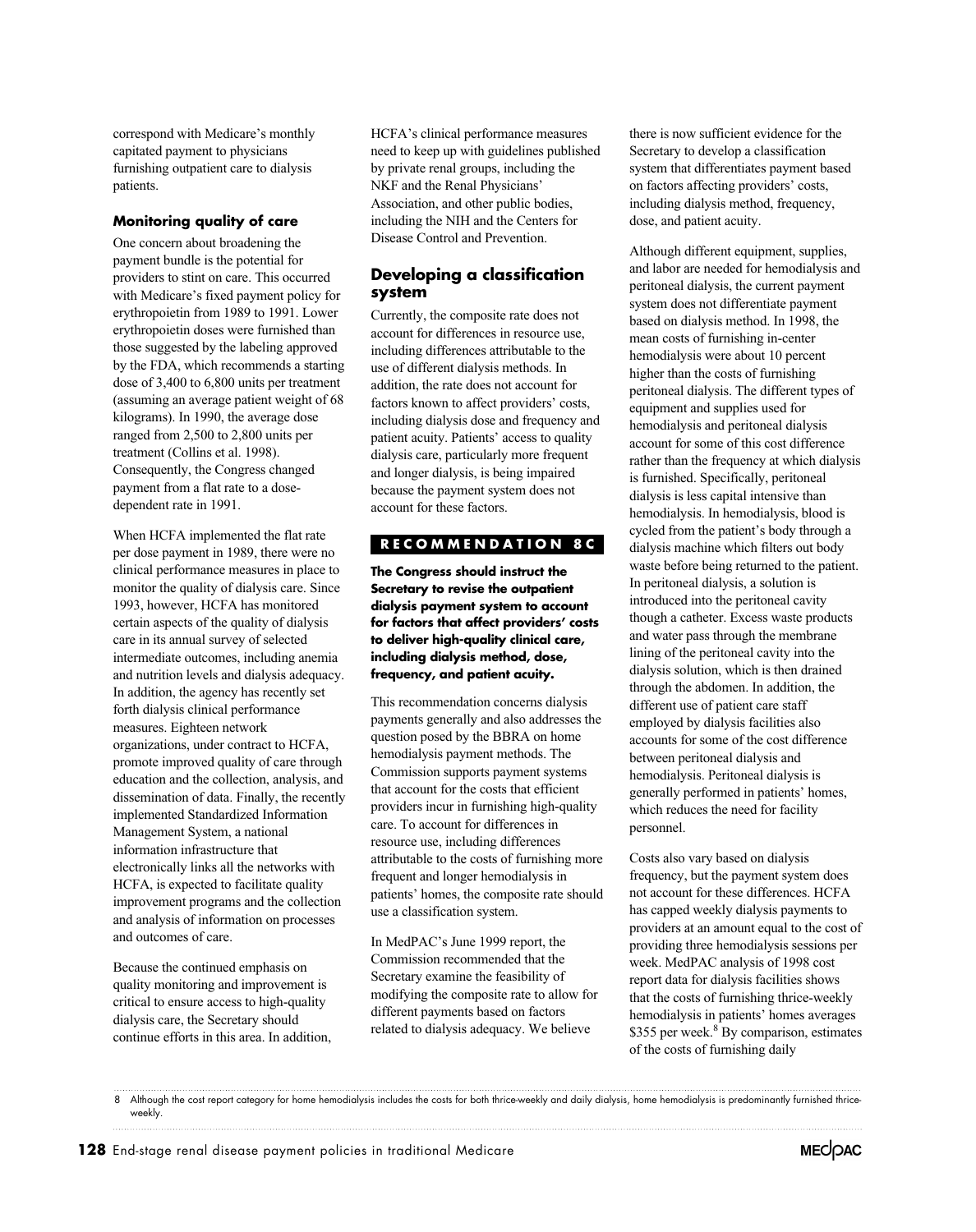hemodialysis in patients' homes range from \$420 to \$460 per week (Project Hope 1999, Lockridge 2000). This cost differential is most likely due to the increased supply and labor costs associated with furnishing home dialysis five to seven times per week versus three times per week.

Similarly, in dialysis facilities, the weekly costs of furnishing more frequent hemodialysis exceed the costs of furnishing thrice-weekly hemodialysis by about 15 to 20 percent (Project Hope 1999, Ting et al. 1998). This difference also is primarily due to the increased supply and labor costs associated with furnishing more frequent dialysis.

The current payment system also does not differentiate payment based on the dose of dialysis even though increasing the dose affects providers' costs. For example, Hirth and colleagues (1999) showed that increasing the length of in-center hemodialysis sessions by 5 percent increased providers' costs by 1.4 percent, and using newer synthetic and modified cellulose dialyzer membranes instead of older cellulose membranes increased providers' costs by about 15 percent. Depending on the method of dialysis, there are alternative methods to increase dialysis dose. For hemodialysis, dose may be increased by using dialyzer membranes with large surface areas, using faster blood or dialysate flow rates, undergoing longer treatment times, or dialyzing more frequently. For peritoneal dialysis, alternative ways to increase dose include increasing the number of exchanges and increasing the volume per exchange.

Finally, payment is not adjusted for patient acuity, which also may affect the costs of furnishing dialysis. Payment regulations allow dialysis facilities to apply for an exception to their payment rate based on atypical patient mix, but the exception policy does not address the issue that different patients need different amounts of staff time. Certain patient

characteristics, including age, race, ethnicity, and liver function levels, affect providers' costs (Dor et al. 1992, Hirth et al. 1999).

Patients' physiological, psychological, and sociological needs may also affect the level of care. Results from two studies show that caregivers spent more time with older, functionally dependent patients with multiple comorbidities, (Freund et al. 1998, Sankarasubbaiyan and Holley 2000). Based on an assessment of nursing and technical staff requirements in one ESRD Network, Mapes and colleagues (1983) proposed that five levels of patient acuity be considered in designing a dialysis payment system:

- patient requires continuous direct/indirect nursing assessment or intervention
- patient requires frequent direct/indirect nursing assessment or intervention
- patient requires moderate amount of direct/indirect nursing assessment or intervention
- patient requires minimal amount of direct/indirect nursing assessment or intervention
- patient requires least amount of direct of direct/indirect nursing assessment or intervention.

#### **Implementing a classification system**

In designing an effective classification system for the outpatient dialysis payment system, the Secretary should ensure that it meets two essential criteria. First, it should account for a reasonably high proportion of the predictable variation in providers' costs resulting from clinical and other differences among patients and services. Second, the classification variables must be reasonably objective and easily monitored. If this criterion is

not met, providers would have incentives to increase their revenues by manipulating the classification variables to assign services or patients to higher-paid categories.

As mentioned above, dialysis method, frequency, dose, and patient acuity have been shown to affect providers' costs. The Secretary should investigate these and other variables to include in the system. Certain demographic and clinical characteristics of ESRD patients have been shown to affect providers' costs. Other patient characteristics that may be related to acuity, such as primary cause of renal failure and other comorbid conditions, have not yet been found to be associated with providers' dialysis costs, but do affect total Medicare payments (Beddhu et al. 2000, Farley et al. 1996, Lewin 2000). The lack of an association between these latter characteristics and providers' costs may reflect inadequate dialysis dosing for patients who are unstable or acutely ill. $9$  It is possible that dialysis treatment that appears homogeneous across patients with regard to costs actually may deliver lower doses to certain seriously ill patients. For example, patients with diabetes and heart disease are more likely to experience symptoms and physiological alterations during dialysis. These alterations often require reducing the blood flow rate or interrupting treatment altogether. If the total time on dialysis is not increased for these patients, they may systematically receive lower doses of dialysis than patients without similar comorbidities. Data from HCFA's Clinical Performance Measurement Project show that inadequate dialysis persists in about 25 percent of hemodialysis patients (HCFA 1999).

In addition, the Secretary should consider the need to include the place where patients are dialyzed—in dialysis facilities or in patients' homes—as classification variables. Payments should be adequate to ensure continued access to home dialysis.

Two measures of adequacy of dialysis are the urea reduction ratio and Kt/V. The urea reduction ratio is the percent reduction in blood urea nitrogen concentration during a single dialysis session and is usually measured once per month. Kt/V is a dimensionless index based on the dialyzer clearance rate (K), the time spent on dialysis (t), and the volume of fluid completely cleared of urea in a single treatment (V). The NKF, NIH, Renal Physicians Association, and HCFA have advocated a urea reduction ratio of 65 percent or more or a Kt/V of 1.2 or more as a threshold for adequate dialysis.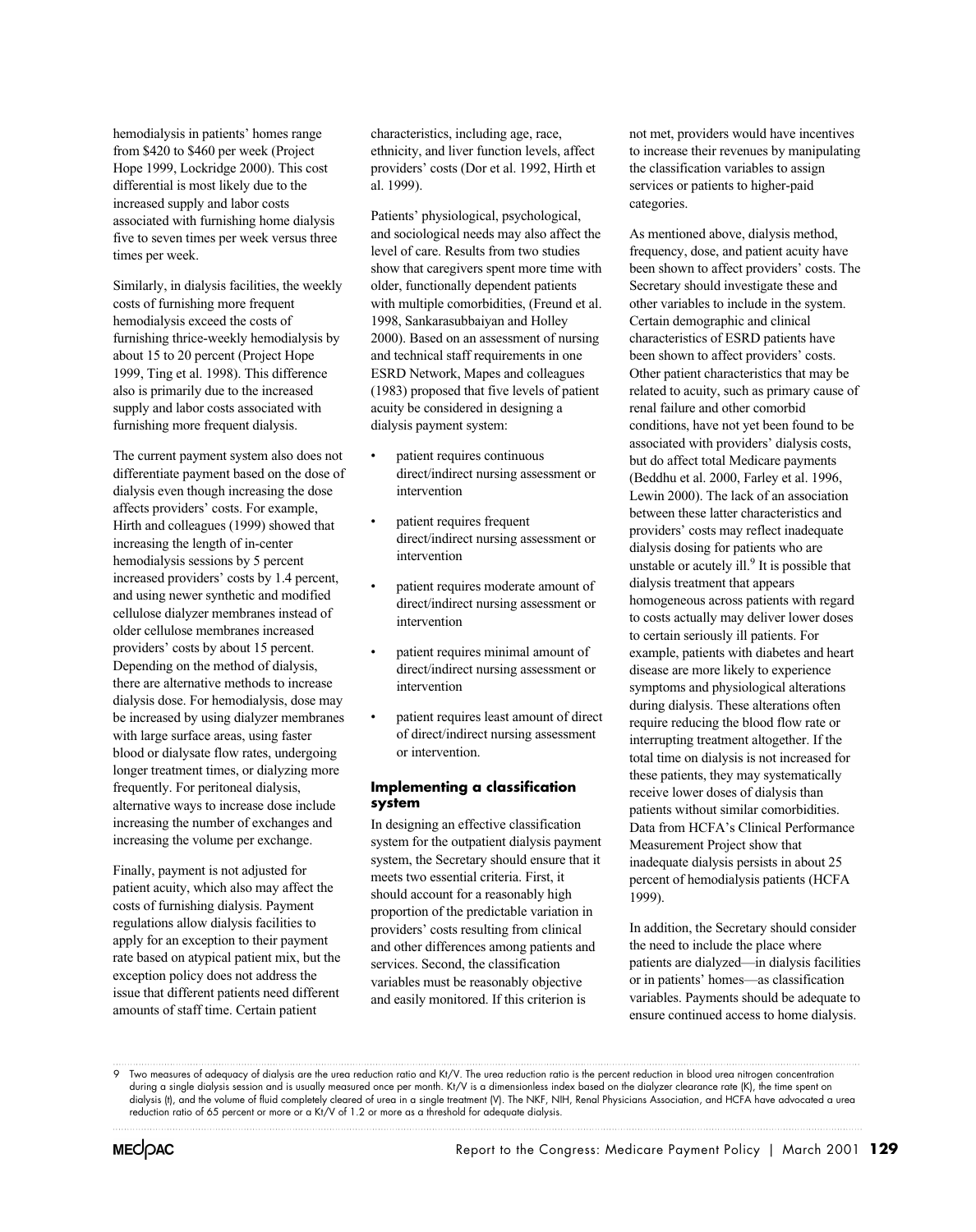Home dialysis facilitates patients' rehabilitation goals of continuing or resuming personally and socially valued activities such as employment and volunteer work because it permits more flexible scheduling of the dialysis procedure than does in-center care.

In developing the classification system, the Secretary will need to establish relative values that reflect the expected costliness of specific patients or services compared with the overall average costliness of providing care. To accomplish this task, the Secretary will need to determine the mix of services required to produce dialysis, how the costs of these services vary among classification categories, and the factors likely to affect efficient providers' production costs. Information on current cost reports may not be sufficient to construct relative values because cost report data do not specify the costs of dialysis methods not currently paid for by Medicare. In addition, cost reports do not include information about how costs vary based on dialysis dose or patient acuity. Consequently, information on relative values will need to be obtained from research studies and expert opinion.

Finally, HCFA will have to pay attention to the possibility of upcoding in designing a classification system. Incentives to increase the number of beneficiaries with a characteristic associated with higher payment rates may be high. One way to minimize the potential for upcoding is to use information that is easily amenable to audit. In addition, the Secretary can develop clinical criteria for other variables, such as dialysis dose, for determining which patients would qualify for additional payment for increased dialysis dose. Medicare already uses clinical criteria in paying for other dialysis-related services, such as erythropoietin. Development of such clinical criteria should be done collaboratively with private renal organizations. The NKF and the Renal Physicians Association have led the effort to develop clinical practice guidelines for treating patients with chronic renal insufficiency and failure.

#### **Improving quality of care**

A final issue to consider when implementing a classification system is its impact on quality of care. Using a classification system should have a positive effect on patients' quality of care by enabling providers to increase dialysis dose when clinically needed, decreasing the use of other dialysis-related services, and increasing access to different methods of treatment.

Payments accounting for the factors affecting dialysis dose would give providers more flexibility in caring for their patients. For example, providers have expressed interest in increasing the dose of thrice-weekly dialysis for certain patients, either by prescribing a fourth hemodialysis session per week or by extending the length of the thrice-weekly sessions. Medicare's policy limits payment to three hemodialysis sessions and the exception policy does not cover increasing the number of dialysis sessions.

Increasing dialysis dose increases survival in patients receiving inadequate dialysis. Owen and colleagues (1993) showed that patients receiving inadequate dialysis (with urea reduction ratio values below 60 percent) were 1.3 to 1.4 times more likely to die compared with patients receiving adequate dialysis (with urea reduction ratio values of 65 to 69 percent). As mentioned earlier, inadequate dialysis persists in about 25 percent of hemodialysis patients (HCFA 1999). Researchers have shown that one factor contributing to this inadequate dialysis is the underprescription of dialysis dose.

Increasing dialysis dose also reduces patients' morbidity and use of health services. For example, increasing the dose of dialysis for patients with anemia who are receiving inadequate dialysis significantly improves their anemia status (Ifudu et al. 1996). Movilli and colleagues (2001) showed that patients receiving adequate dialysis (with Kt/V levels  $\geq 1.4$ ) required lower weekly erythropoietin doses than did patients receiving inadequate dialysis (Kt/V levels  $\leq$  1.2). Additionally, the improved health status associated with receiving adequate dialysis ultimately translates into lower

costs of care. USRDS data show that Medicare spending for hemodialysis patients receiving adequate dialysis (with urea reduction ratios greater than 65 percent) is about 15 percent lower than for patients receiving inadequate dialysis (with urea reduction ratios less than 65 percent) (USRDS 2000).

A classification system that pays based on the method of treatment will enhance patient choice of dialysis methods. It is unlikely that use of daily hemodialysis will diffuse without a change to the payment system. Medicare's current payment system is consistent with the provision of thrice-weekly dialysis. If weekly costs of furnishing daily dialysis exceed Medicare payments, as they appear to do, current policy will act as a barrier to expanding its use. Even given the possible clinical benefits of daily hemodialysis, providers are unlikely to promote this modality if their costs exceed Medicare payments.

Increasing the frequency of hemodialysis to a daily basis, with or without increasing total dose, improves patients' outcomes (Buoncristiani et al. 1999, Hanly and Pierratos 2000, Kooistra et al. 1998, Mucsi et al. 1998, Woods et al. 1999). Patients who switched from thrice-weekly hemodialysis to daily hemodialysis have:

- improved quality of life, including better energy levels, physical functioning, and mental health,
- improved clinical outcomes, including lower blood pressure and serum phosphate levels,
- improved anemia and nutritional status and better management of sleep apnea,
- decreased use of certain health services, including inpatient hospitalization, and
- decreased need for certain medications, including erythropoietin and antihypertensives.

The improved outcomes associated with daily hemodialysis are hypothesized to stem from increased dialysis adequacy and the lack of oscillations in toxin and

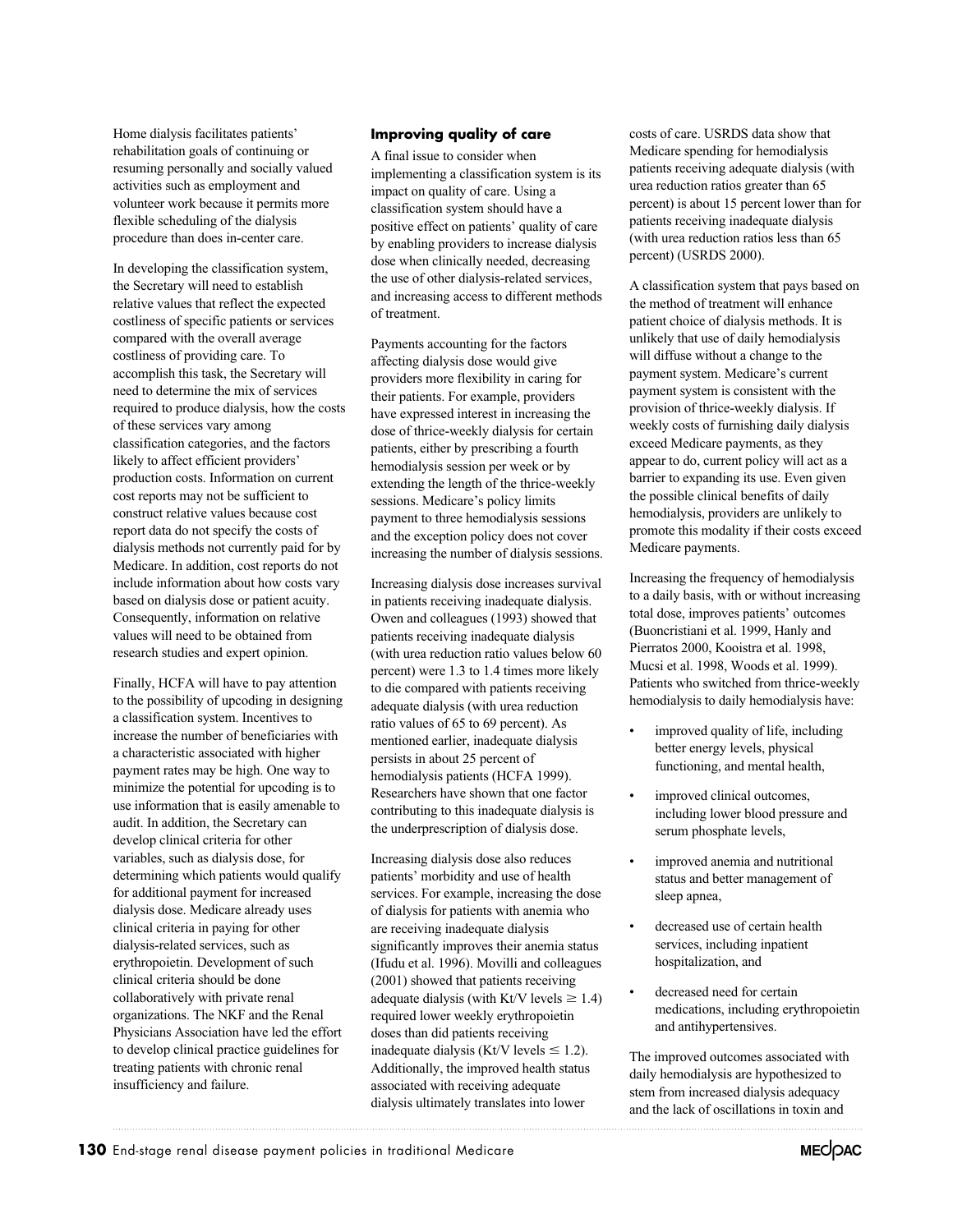fluid levels that result with thrice-weekly hemodialysis. Thrice-weekly hemodialysis results in fluctuations of body fluid volume and solute; in contrast, increasing the dialysis frequency may better mimic the healthy situation, with smaller fluctuations of solute concentrations and body fluid volume (Kooistra et al. 1998).

#### **Making other adjustments to rates**

In revising the payment system for dialysis, the Secretary will need to consider other rate adjustments for factors that affect an efficient providers' costs and are beyond providers' control, including differences in input-prices. Given variation in the price of inputs among market areas, accounting for differences in prices is essential to paying fairly in specific market areas. In the current payment system, the labor portion of the composite rate is adjusted using two dated wage indexes not specific to the labor mix employed by dialysis facilities.

#### **RECOMMENDATION 8D**

**The Congress should instruct the Secretary to develop a wage index based on market wage rates for occupations typically used in furnishing dialysis.**

Chapter 4 addresses the issues to be considered in developing effective wage indexes.

A related issue for the Secretary to consider is whether to continue using "floor" and "ceiling" payments, as is now done in paying for dialysis. Currently, areas with labor costs less than 90 percent of the national average are raised to the 90 percent level (the payment "floor"), while those with costs exceeding 130 percent of the national average are lowered to the 130 percent level (the payment "ceiling"). In 1998, about 15 percent of facilities were at the payment floor and 2 percent were at the ceiling. Three-quarters of the facilities receiving floor payments were in rural areas.

In implementing the outpatient dialysis payment system in 1983, the Secretary used these lower and upper limits out of concern that the hospital wage index overstated the amount of variation in the costs of the labor inputs for ESRD services (HCFA 1983). However, Hirth and colleagues (1999) found that facilities receiving floor payments do not spend more on patient care, while facilities receiving ceiling payments incur substantially higher costs than would be expected given their actual payment.<sup>10</sup>

Finally, when revising the payment system for outpatient dialysis, the Secretary should consider the need for other rate adjustments, such as an adjustment for the type of dialysis facility. Under the current payment system, hospital-based facilities receive a payment that is on average \$4 more than freestanding dialysis facilities. This stems from the Omnibus Budget Reconciliation Act of 1981, in which the Congress mandated separate rates for these types of facilities. Based on 1977- 1979 cost report data, the Secretary established a base composite rate of \$127 per treatment for hospital-based facilities and \$123 per treatment for freestanding facilities. HCFA attributed the higher costs incurred by hospital-based facilities in providing outpatient dialysis to overhead, rather than patient case-mix or complexity, and no current evidence suggests different practice patterns in hospital-based facilities or that these facilities treat patients of higher acuity than freestanding facilities do. If higher costs result from treating a more severely ill patient population, then adjusting outpatient dialysis payments to account for patient acuity will appropriately ensure that payments match providers' costs.

#### **Setting and updating the base payment rate**

In addition to determining the payment bundle, classification system and payment adjustments for a revised outpatient dialysis payment system, the Secretary will need to set a base payment amount, which represents the amount Medicare

pays for a standard service. At issue is how to calculate an initial value for this payment amount that reflects the costs efficient providers incur in providing the bundle of services. The Secretary will need to consider the merits of using information from providers' cost reports for services currently covered in the composite rate bundle, information from claims data for services that are currently separately billable, and other information from research or demonstration projects.

When HCFA developed the current payment system, it used information from dialysis facility cost reports for the 1977- 1979 period. As mentioned earlier, information from more recent cost reports may not be sufficient to set payment amounts for the revised payment system outlined in this paper. Medicare cost reports for dialysis facilities provide information on the costs of in-center and home hemodialysis and peritoneal dialysis but they do not provide separate cost categories based on the dose and frequency of dialysis.

Further, the cost reports may not reflect the efficient costs of quality care. On the one hand, current costs may be lower than dictated by patients' resource needs because of constraints from the payment system. For example, more than 80 percent of dialysis facilities have adopted the practice of reusing synthetic dialyzer membranes in an attempt to contain costs. Several observational studies suggest that patients treated in certain facilities that reuse dialyzers have higher hospitalization and mortality rates (Feldman et al. 1996; Feldman et al. 1999). Cost reports do not include the costs of certain dialysis services, such as the labor associated with administering separately billable medications. Cost reports do not include information on the costs of daily hemodialysis, as this method of dialysis is not currently paid for by Medicare. Finally, even supplementing cost reports with claims data may give an inaccurate picture of the cost of providing care. Some costs may not be accounted for, such as oral drugs for which Medicare does not

<sup>10</sup> Using a wage index based on a provider's occupation mix should minimize distortions in the wage index and should obviate the need to use payment upper and lower limits.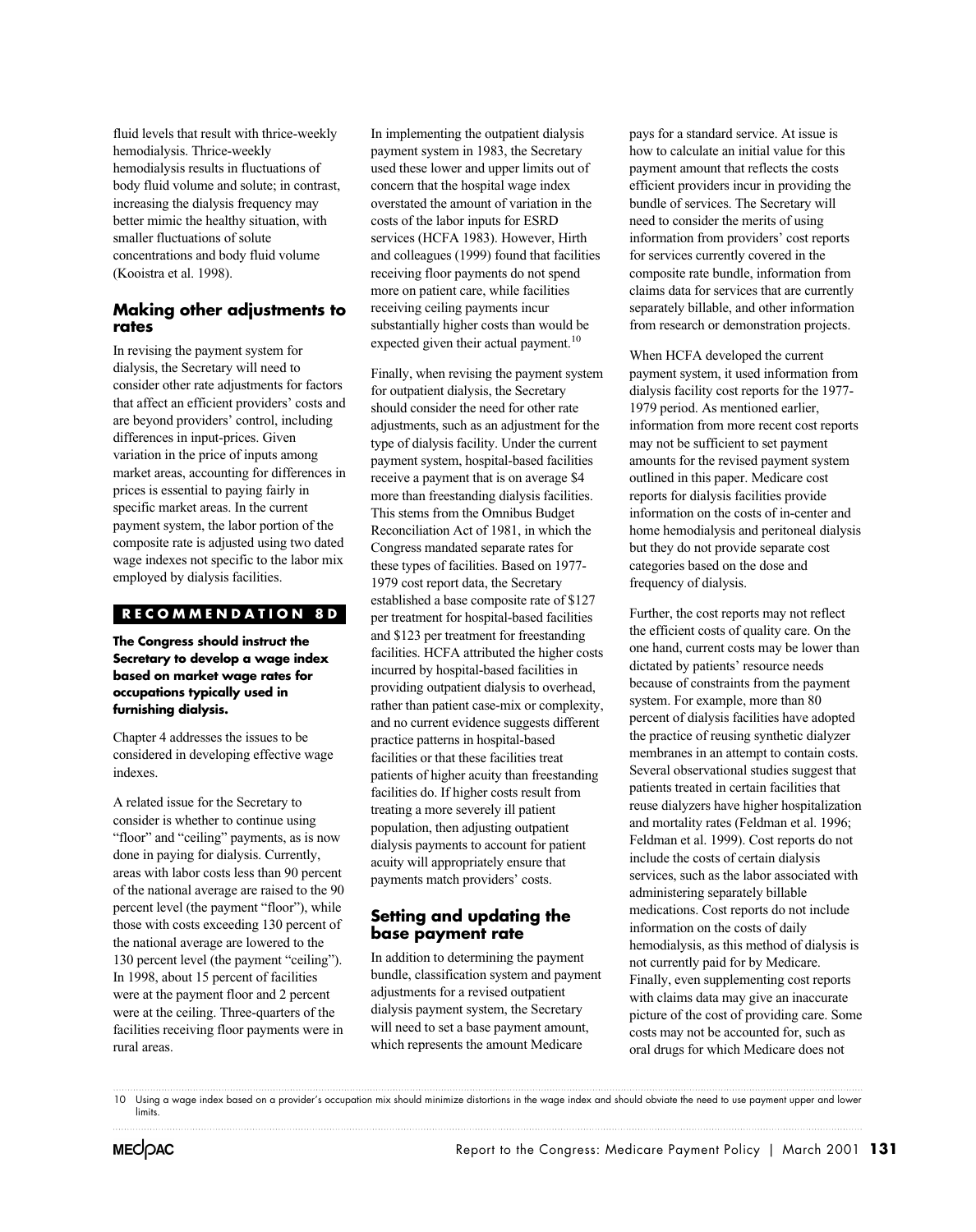pay for. On the other hand, cost reports may overstate patients' resource needs because payment rules have led to the overuse of some relatively costly items. As a result of all of this, the Commission urges the Secretary to evaluate alternative data sources in setting the base payment rate.

A final issue to consider in designing a new payment system is the method for updating the base payment amount to account for changes in the cost of providing dialysis over time. The updating process will take on added significance if the new system uses an expanded payment bundle that includes services subject to fee schedules that have historically been updated more frequently than the composite rate. The BIPA requires the Secretary to develop by July 2002 update methods for the current composite rate payment system that account for the projected inflation of input prices, anticipated scientific and technological advances, practice patterns, and market conditions, and to recommend to the Congress whether updates should be done annually or periodically.<sup>11</sup> To ensure access to quality dialysis care, the Commission believes that the update should be considered on an annual basis.

# **Updating the composite rate for calendar year 2002**

Since it was first set in 1983 at \$127 per session for hospital facilities and \$123 per session for freestanding facilities, the composite rate has been changed on only four occasions by the Congress: it was decreased by \$2 in 1986, increased by \$1 in 1991, increased by 1.2 percent in 2000, and increased by 2.4 percent in 2001, consistent with MedPAC's update recommendation for calendar year 2001 (MedPAC 2000).<sup>12</sup>

#### **RECOMMENDATION 8E**

#### **For calendar year 2002, the composite rate for outpatient dialysis services should remain unchanged.**

In recommending an annual update to the payment rate for dialysis services, MedPAC considers: 1) changes in input prices, 2) productivity improvements, 3) the availability of new scientific and technological advances, and 4) market conditions.

The input price component of the Commission's update framework is based on the projected increase in a market basket index for dialysis facilities that is intended to measure the effect of changes in the prices of inputs for producing dialysis treatments. HCFA has not developed a dialysis market basket, so MedPAC constructed one by using input categories that reflect the full range of goods and services that dialysis providers purchase. Four cost components—capital, labor, other direct costs, and overhead are used to develop the market basket, using data from the 1999 cost reports for freestanding facilities. Each component is weighted according to its share or proportion of total costs. The price change for each component is based on components of HCFA's input price indexes for PPS hospitals, skilled nursing facilities, and home health agencies. These price indexes for other providers were used because information specific to the dialysis industry are not available. MedPAC's analysis indicates that the prices dialysis facilities pay for their inputs will rise an estimated 2.6 percent between calendar years 2001 and 2002.

Second, the Commission estimated the productivity gains dialysis facilities can reasonably be expected to attain in the coming fiscal year by examining trends in a number of performance indicators. As shown in Table 8-1, we considered six measures: the number of treatments per full-time equivalent employee, staff mix as measured by the ratio of registered nurses to all direct patient care staff, staff mix as measured by the ratio of technicians to all direct patient care staff, the number of in-facility hemodialysis treatments per station, and the number of times hemodialyzers are reused.



#### **Trends in productivity for freestanding dialysis facilities, 1995–1999**

|                                                 | Year |      |       |      |      |  |
|-------------------------------------------------|------|------|-------|------|------|--|
| Characteristic                                  | 1995 | 1996 | 1 997 | 1998 | 1999 |  |
| Number of dialysis treatments per FTE           | 726  | 721  | 70.5  | 745  | 749  |  |
| In-facility hemodialysis treatments per station | 665  | 651  | 6.59  | 6.57 | 665  |  |
| Nurse-to-staff ratio                            | 0.36 | 0.37 | 0.37  | 0.37 | 0.36 |  |
| Technician-to-staff ratio                       | 0.49 | 0.51 | 0.52  | 0.53 | 0.54 |  |
| Number of times dialyzers are reused            | 14.6 | 146  | 161   | 17 O | 171  |  |
| Hemodialysis session length (min)               | 203  | 208  | 210   | 212  | NA   |  |

Note: The calculations represent mean values, weighted by the number of dialysis sessions at each facility. FTE ratio of registered nurses and technicians, respectively, to direct patient care staff (including registered and licensed practical nurses, nursing assistants, and technicians). (full-time equivalent employee), NA(not available). Nurse-to-staff ratio and technician-to-staff ratio refer to the

Source: Data compiled by MedPAC, HCFA 1999.

11 Prior to the BIPA, the Secretary was not required to consider an update to the composite rate payment. In our March 2000 report, MedPAC recommended that the Congress require HCFA to review the composite rate payment annually.

12 BIPA increases the composite rate payment by 2.4 percent plus an additional transitional percentage allowance equal to 0.39 percent effective April 1, 2001. This transitional percentage allowance continues only until December 31, 2001. 

**132** End-stage renal disease payment policies in traditional Medicare

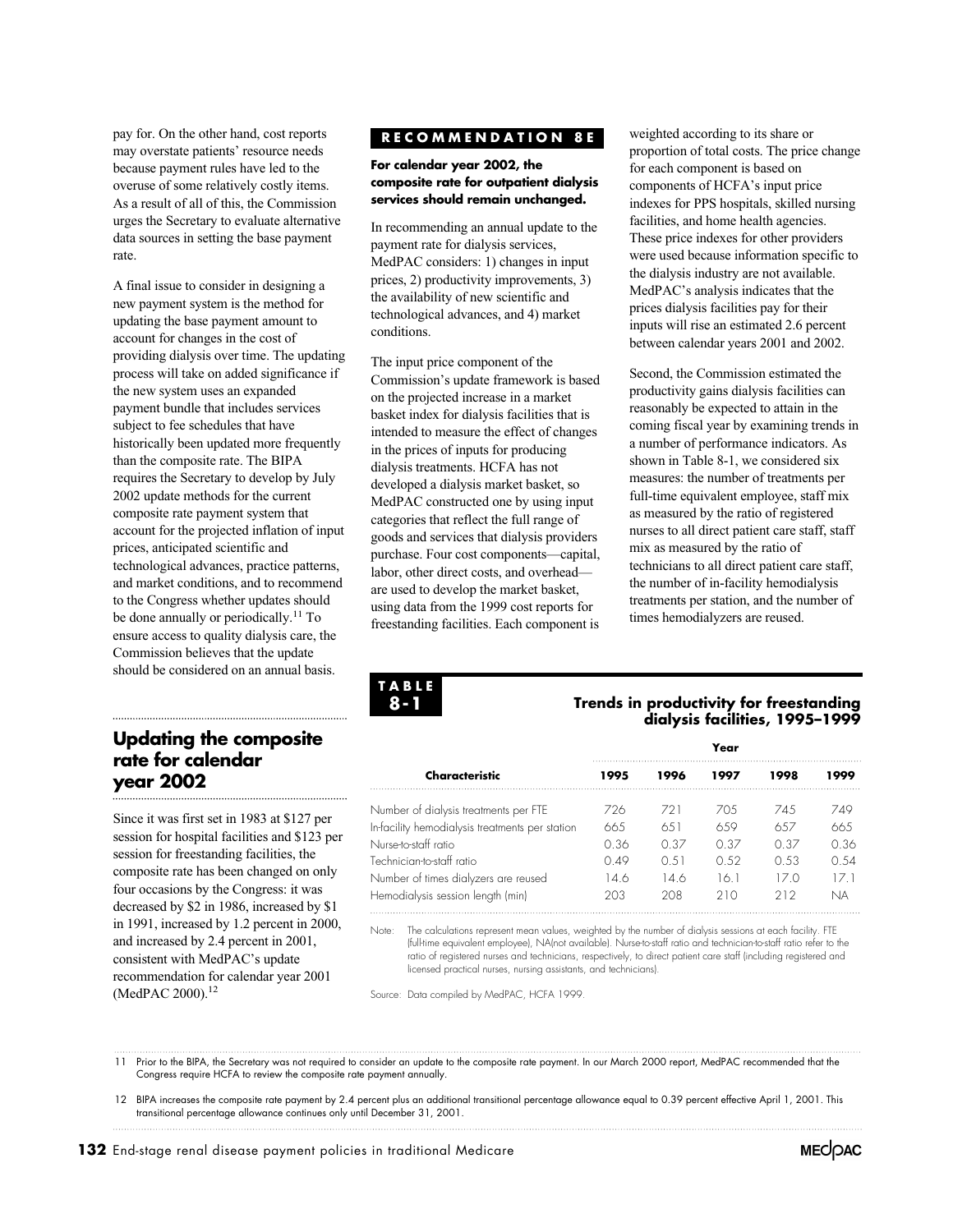#### **Clinical performance indicators, 1994–1998**

|                                                                   | Year |      |      |      |      |  |
|-------------------------------------------------------------------|------|------|------|------|------|--|
| Performance indicator                                             | 1994 | 1995 | 1996 | 1997 | 1998 |  |
| Percent of hemodialysis patients receiving<br>inadequate dialysis | 51   |      | 32   | 28   |      |  |
| Percent of hemodialysis patients with anemia                      | 45   | 37   | 28   |      |      |  |
| Percent of hemodialysis patients who are<br>malnourished          | 21   |      | i Q. |      |      |  |

Note: Patients receiving inadequate dialysis are those with urea reduction ratios of less than 65 percent. Patients with anemia are those with hematocrit levels less than 30 percent. Patients malnourished are those with serum albumin levels less than 3.5 gm/dL.

Source: HCFA 1999.

Between 1995 and 1999, freestanding dialysis facilities continued to improve productivity, although not to the extent they did between the mid-1980s and the mid-1990s (Held et al. 1990, IOM 1991). Although these productivity measures show how facilities use labor and other resources, they do not provide information regarding the extent to which facilities furnish high-quality care. For this reason, we also report information on intermediate clinical outcomes. As shown in Table 8-2, recent data show improvement in certain intermediate outcomes of dialysis. Unlike the labor and resource measures, these quality-of-care measures show whether facilities are making improvements in how they furnish dialysis care. Adequacy of dialysis and patients' anemia status have improved during the mid-1990s, despite an aging ESRD cohort that includes a greater proportion of individuals with diabetes, compared with the 1980s. This improvement in the quality of dialysis care suggests that the productivity gains of facilities may be even greater than indicated by the measures reported in Table 8-1.

The Commission's update framework also considers the costs facilities will incur to adopt new technologies that will enhance the quality of patient care but increase costs. MedPAC believes that the costs associated with technological advances should be financed in part through improvements in productivity. To identify

new and emerging dialysis technologies, the Commission reviewed numerous data literature, newsletters, newspapers, suggest that the costs associated with quality-enhancing, cost-increasing technologies will be offset by the savings associated with expected productivity improvements. sources, including peer-reviewed periodicals, and trade journals. This review

In considering market conditions, we examined the growth of the provider community. The number of dialysis facilities in the United States continues to grow, keeping pace with the growth in the number of dialysis patients. Between 1993 and 1998, the number of dialysis units and the number of dialysis patients grew at about an 8 percent average annual rate of growth. Freestanding and for-profit facilities grew at the expense of hospitalbased and not-for-profit facilities. Freestanding facilities increased from 74 to 81 percent of all dialysis facilities, while for-profit facilities increased from 62 to 73 percent. The number of freestanding for-profit facilities increased from 60 percent of all facilities in 1993 to 72 percent in 1998.

Dialysis chains are also consolidating. In November 2000, the largest for-profit dialysis chain (in terms of patients and facilities) announced that it is acquiring the sixth largest dialysis chain. MedPAC estimates that in 1998 three-quarters of all for-profit facilities were affiliated with a chain. The number of dialysis patients receiving care from the largest chains increased from about 10 percent of all dialysis patients in 1989 to about 60 percent of all dialysis patients in 1998 (Fresenius 1999, IOM 1991).

Cost report data from 1999 indicate that larger facilities have greater economies of scale than smaller facilities (Table 8-3). These data confirm an earlier study that found economies of scale by facility size (Dor et al. 1992).

**TABLE 8-3**

#### **Productivity of freestanding dialysis facilities, by facility size, 1999**

| Type of<br>facility | Number<br>of dialysis<br>treatments<br>per FTE | In-facility<br>hemodialysis<br>treatments per<br>station | Nurse-to-<br>staff ratio | Technician-<br>to-staff ratio | Hemodialysis<br>shifts per<br>week |
|---------------------|------------------------------------------------|----------------------------------------------------------|--------------------------|-------------------------------|------------------------------------|
| Small               | 708                                            | 463                                                      | O 40                     | O 47                          | 9.8                                |
| Medium              | 726                                            | 611                                                      | O 37                     | O 53                          | 116                                |
| Large               | -781                                           | - 76 +                                                   | N 34                     | በ 56                          |                                    |

Note: The calculations represent mean values weighted by the number of dialysis sessions reported at each facility. Facility sizes are defined in each year based on the 25<sup>th</sup> and 75<sup>th</sup> percentile of dialysis sessions. Small facilities are those reporting dialysis sessions less than or equal to the 25<sup>th</sup> percentile of all dialysis sessions, medium facilities are those reporting dialysis sessions greater than the 25<sup>th</sup> percentile but less than the 75<sup>th</sup> percentile of all dialysis sessions, and large facilities are those reporting dialysis sessions greater than or equal to the 75<sup>th</sup> percentile of all dialysis sessions. FTE (full-time equivalent employee). Nurse-to-staff ratio and technician-to-staff ratio refer to the ratio of registered nurses and technicians, respectively, to direct patient care staff (including registered and licensed practical nurses, nursing assistants, and technicians).

Source: Data compiled by MedPAC.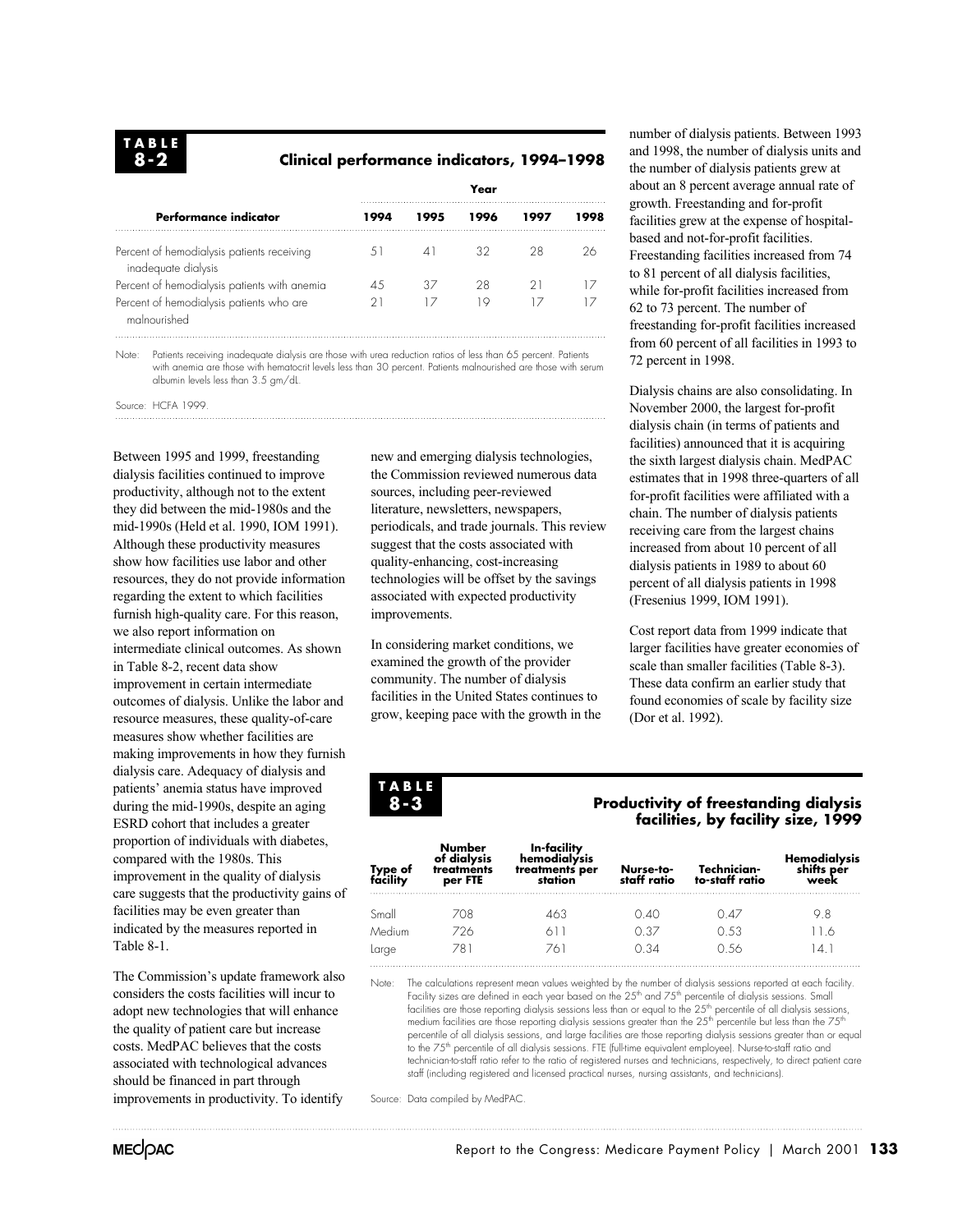Another measure that the Commission considered was the adequacy of the prospective payment associated with services included in the composite rate bundle. Using cost report data from freestanding facilities for the most recent four-year period available, calendar years

1996 through 1999, we evaluated the adequacy of composite rate payments by calculating a Medicare payment-to-cost ratio, which compares the composite rate payments facilities receive from Medicare for dialysis treatments with the facilities' Medicare-allowable costs (Table 8-4). We

#### **TABLE 8-4**

#### **Payment-to-cost ratios for composite rate services and separately billable drugs for freestanding dialysis facilities, 1996–1999**

|                                                    | 1996 | 1997 | 1998 | 1999 |
|----------------------------------------------------|------|------|------|------|
| Composite rate services for in-center hemodialysis |      |      |      |      |
| all facilities                                     | 1.02 | 0.99 | 0.98 | 0.97 |
| urban                                              | 1.02 | 1.00 | 0.99 | 0.97 |
| rural                                              | 1.01 | 0.99 | 0.96 | 0.96 |
| not-for-profit                                     | 0.97 | 0.94 | 0.93 | 0.89 |
| for-profit                                         | 1.03 | 1.00 | 0.99 | 0.98 |
| small                                              | 0.92 | 0.90 | 0.88 | 0.87 |
| medium                                             | 1.00 | 0.99 | 0.96 | 0.95 |
| large                                              | 1.05 | 1.02 | 1.02 | 1.01 |
| Composite rate services for in-center and home     |      |      |      |      |
| dialysis                                           |      |      |      |      |
| all facilities                                     | 1.03 | 1.01 | 0.99 | 0.98 |
| urban                                              | 1.03 | 1.01 | 0.99 | 0.98 |
| rural                                              | 1.01 | 0.99 | 0.96 | 0.97 |
| not-for-profit                                     | 0.99 | 0.96 | 0.94 | 0.90 |
| for-profit                                         | 1.04 | 1.01 | 1.00 | 0.99 |
| small                                              | 0.93 | 0.91 | 0.90 | 0.88 |
| medium                                             | 1.01 | 0.99 | 0.97 | 0.96 |
| large                                              | 1.07 | 1.04 | 1.03 | 1.02 |
| Composite rate services, erythropoietin, and       |      |      |      |      |
| other separately billable drugs                    |      |      |      |      |
| all facilities                                     | 1.09 | 1.08 | 1.07 | 1.07 |
| urban                                              | 1.09 | 1.08 | 1.08 | 1.07 |
| rural                                              | 1.09 | 1.09 | 1.06 | 1.07 |
| not-for-profit                                     | 1.07 | 1.03 | 1.05 | 1.00 |
| for-profit                                         | 1.10 | 1.09 | 1.08 | 1.08 |
| small                                              | 1.01 | 1.00 | 0.99 | 0.99 |
| medium                                             | 1.08 | 1.08 | 1.06 | 1.05 |
| large                                              | 1.12 | 1.10 | 1.10 | 1.10 |

Note: The calculations represent mean payment-to-cost ratios, weighted by the number of dialysis sessions at each because only Medicare-allowable costs are taken into account. While our analysis shows how well Medicare does in covering the costs it is legally obligated to pay for, this approach does not measure how much providers actually gain or lose, on average, from caring for Medicare patients. facility. See notes on Table 8-3 for the definition of facility size. These ratios may understate providers' costs

Source: Data compiled by MedPAC.

also calculated broader payment-to-cost ratios by comparing the payments facilities receive from Medicare for dialysis treatments, erythropoietin, and other separately billable drugs with their Medicare-allowable costs.

Data from 1999 cost reports indicate that the composite rate payments to freestanding facilities did not cover the costs of providing dialysis services covered under the composite rate in that year. The payment-to-cost ratios for incenter and home hemodialysis and the two major forms of peritoneal dialysis fell from 1.03 in 1996 to 0.98 in 1999. Payment-to-cost ratios vary considerably based on facilities' size and profit status. For example, the average cost per dialysis treatment incurred by small facilities is 10 percent greater than that incurred by large facilities.

Including the payments and costs for erythropoietin and other separately billable drugs increases payment-to-cost ratios for all types of facilities by 5 to 10 percentage points during the four-year period. Medicare's payments exceeded costs by at least 5 percentage points in 1999 for all facilities other than small and not-for-profit facilities.

Three caveats associated with the payment-to-cost ratios presented in Table 8-4 are as follows. First, providers' costs may be underestimated because nonallowable costs are not taken into account. While our analysis shows how well Medicare does in covering the costs it is legally obligated to pay for, this approach does not measure how much providers actually gain or lose, on average, from caring for Medicare patients. Second, providers' costs for separately billable services may be underestimated because they cannot claim bad debt for separately billable drugs.<sup>13</sup> Lastly, the payment-to-cost ratios in Table 8-4 do not reflect the effect of price increases for separately billable drugs that occurred last year. For example, the price of erythropoietin was increased by 3.9 percent in February 2000.

13 Hospital-based and freestanding facilities are paid 100 percent of their allowable ESRD Medicare bad debts for composite rate services, up to their Medicare reasonable costs.

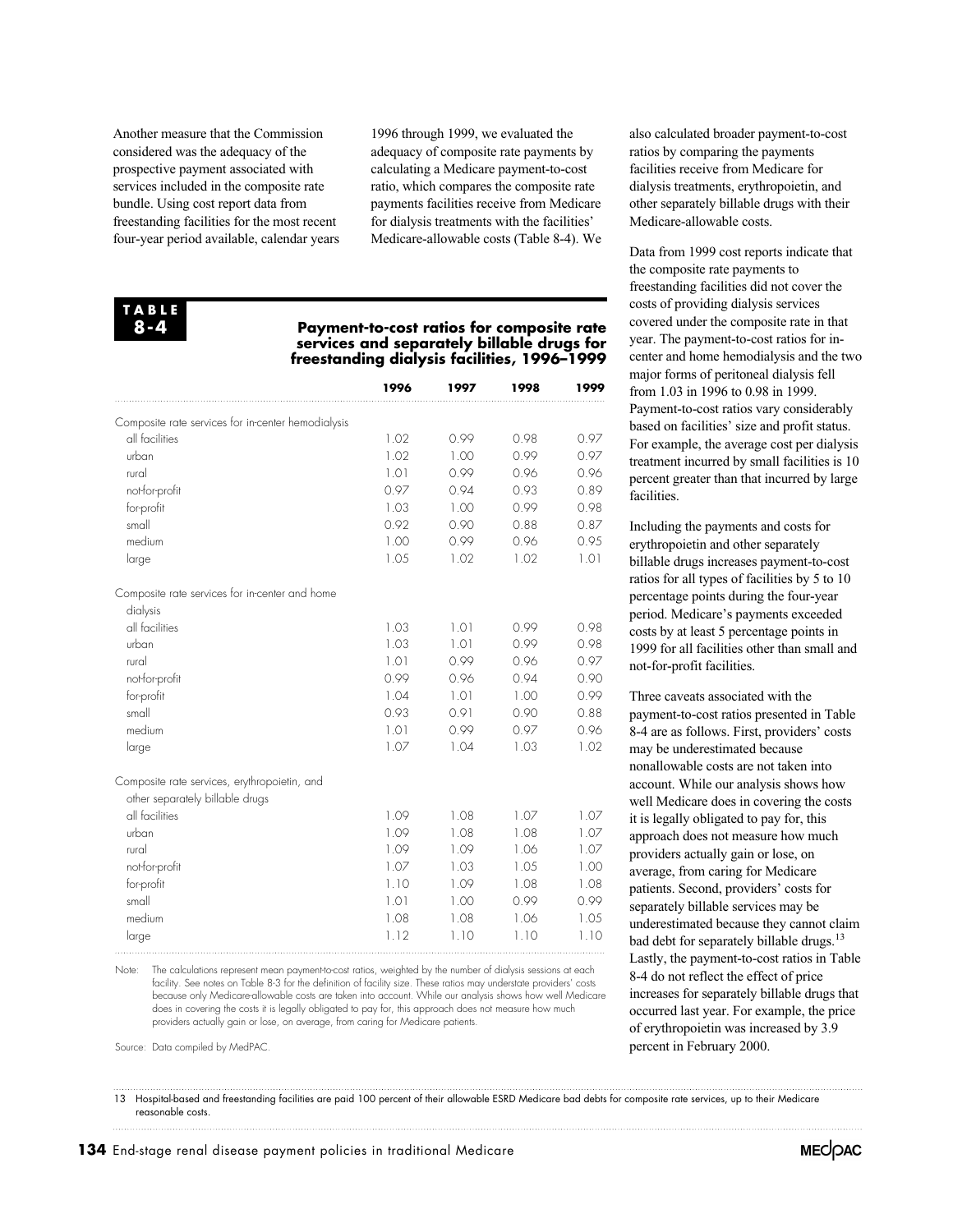#### **Estimated payment-to-cost ratios for composite rate services and separately billable drugs for freestanding dialysis facilities, 2002**

|                                             | 1999<br>(actual) | 2002<br>Without market<br>basket increase<br>(estimated) | 2002<br><b>With market</b><br><b>basket increase</b><br>(estimated) |
|---------------------------------------------|------------------|----------------------------------------------------------|---------------------------------------------------------------------|
| Composite rate services: in-center and home |                  |                                                          |                                                                     |
| dialysis modalities                         |                  |                                                          |                                                                     |
| all facilities                              | 0.98             | 1.02                                                     | 1.05                                                                |
| small                                       | 0.88             | 0.91                                                     | 0.93                                                                |
| medium                                      | 0.96             | 1.00                                                     | 1.02                                                                |
| large                                       | 1.02             | 1.07                                                     | 1.10                                                                |
| Composite rate services, erythropoietin and |                  |                                                          |                                                                     |
| other separately billable drugs             |                  |                                                          |                                                                     |
| all facilities                              | 1.07             | 1.07                                                     | 1.09                                                                |
| small                                       | 0.99             | 1.00                                                     | 1.02                                                                |
| medium                                      | 1.05             | 1.06                                                     | 1.08                                                                |
| large                                       | 1.10             | 1.11                                                     | 1.12                                                                |

Note: The calculations represent mean payment-to-cost ratios, weighted by the number of dialysis sessions at each because only Medicare-allowable costs are taken into account. While our analysis shows how well Medicare does in covering the costs it is legally obligated to pay for, this approach does not measure how much providers actually gain or lose, on average, from caring for Medicare patients. facility. See notes on Table 8-3 for the definition of facility size. These ratios may understate providers' costs

Source: Data compiled by MedPAC.

The Commission modeled expected payment-to-cost ratios in 2002, taking into account the effect of increased costs for separately billable drugs and composite rate services, as well as recent increases in composite rate payments. To estimate payments in 2002, each facility's 1999 composite rate payment was increased by 1.2 percent in 2000 and 2.4 percent in 2001, as mandated by the BBRA and BIPA, respectively. In both scenarios,

1999 payment rates for erythropoietin and other separately billable drugs were used. We modeled two scenarios, one providing for a market basket increase to the composite rate in 2002, and one assuming no increase in that year.

Providers' costs in 2002 were estimated by: 1) inflating providers' costs for services in the composite rate payment bundle by the market basket estimates for 2000, 2001, and 2002; 2) inflating

providers' costs for erythropoietin by 3.9 percent, the announced price increase in  $2000^{14}$ ; and 3) inflating providers' costs for other separately billable drugs by the projection in the skilled nursing facility market basket for pharmaceuticals in 2000, 2001, and 2002.

The data in Table 8-5 suggest that payment-to-cost ratios for dialysis services will remain less than 1.0 for small facilities, even with the composite rate payment increases mandated by the BBRA and the BIPA. When considering both the payments and costs of services included in the composite rate payment bundle and payments and costs for separately billable drugs, however, payment-to-cost ratios are equal to or exceed 1.0 for all types of facilities, even without the market basket increase to the composite rate payment in 2002.

Consequently, MedPAC recommends no update to the composite rate for calendar year 2002. In making this recommendation, the Commission paid special attention to evidence on the current state of market conditions, which shows continued growth in the industry, and the apparent subsidization of services included in the composite rate bundle by positive margins for separately billable services. The results of the update analysis also support our recommendation to revise the current outpatient dialysis payment system so that its prospective payment bundle includes the full range of services generally provided during dialysis, as well as the Commission's general principle of setting payment rates to account for the costs of efficient providers.

14 Because there were no price increases announced by the manufacturer of erythropoietin in 2001 or 2002, its costs were not inflated in these years.

**MECOAC**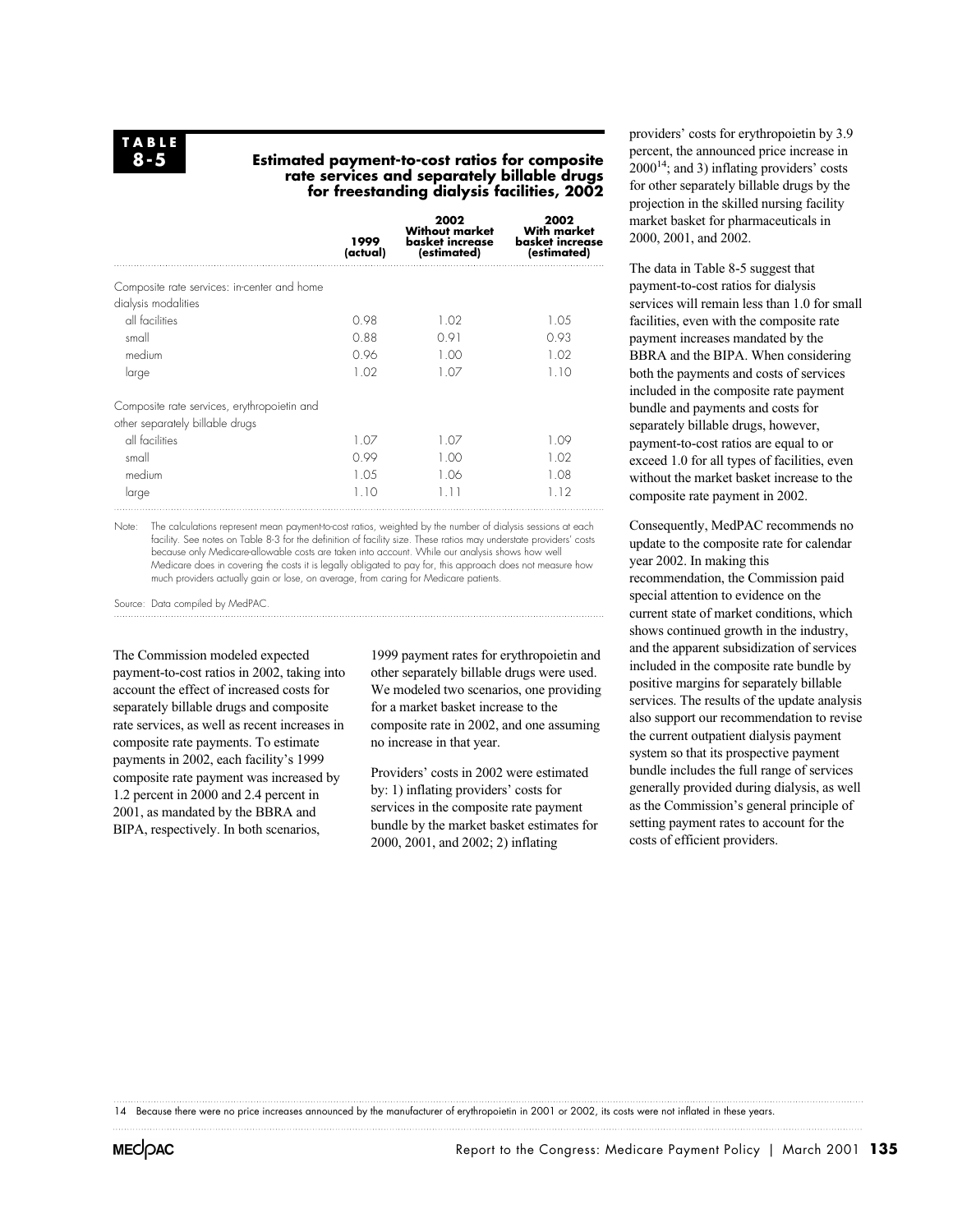### **References**

Beddhu S, Bruns FJ, Saul M, et al. A simple comorbidity scale predicts clinical outcomes and costs in dialysis patients, American Journal of Medicine. June 2000, Vol. 1, No. 108, p. 609-13.

Blagg CR. A brief history of home hemodialysis, Advances in Renal Replacment Therapy. April 1996,Vol. 3, No. 2, p. 99-105.

Buoncristiani U, Fagugli R, Ciao G, et al. Left ventricular hypertrophy in daily dialysis, Miner Electrolyte Metab. Jan-Apr 1999, Vol. 25, p. 90-94.

Collins AJ, Ma JZ, Xia A, Ebben J. Trends in anemia treatment with erythropoietin usage and patient outcomes, Am J Kidney Dis. Dec 1998, Vol. 32, No. 6, p. S133-41.

Dor A, Held PJ, Pauly MV. The Medicare cost of renal dialysis, Medical Care. October 1992, Vol. 30, No. 10, p. 879-891.

Farley DO, Carter GM, Kallich JD, et al. Modified capitation and treatment incentives for end-stage renal disease, Health Care Financing Review. Spring 1996, Vol. 17, No. 3, p. 129-142.

Feldman HI, Bilker WB, Hackett M, et al. Association of dialyzer reuse and hospitalization rates among hemodialysis. Am J Nephrol 19: 641-648, 1999.

Feldman HI, Kinosian M, Bilker WB, et al. Effect of dialyzer reuse on survival of patients treated with hemodialysis. JAMA 276: 620-625, 1996.

Fresenius Medicare Care. Fresenius medical care overview. Washington (DC), Fresenius Medical Care. February 1999.

Freund L, Burrows-Hudson S, Preisig P. Development of a patient classification system for chronic hemodialysis patients, Am J Kidney Dis. May 1998, Vol. 31, No. 5, p. 818- 829.

General Accounting Office. Medicare dialysis patients. Widely varying lab test rates suggest need for greater HCFA scrutiny, GAO/HEHS-97-202. Washington (DC), GAO. September 1997.

Hanly PJ, Pierratos A. Improvement of sleep apnea in patients with chronic renal failure who undergo nocturnal hemodialysis, New England Journal of Medicine. January 2001, Vol. 344, No. 2, p. 102-107.

Health Care Financing Administration. ESRD Clinical Performance Measures Project. Baltimore, MD, HCFA. December 1999.

Health Care Financing Administration. Prospective reimbursement for dialysis services and approval of special purpose renal dialysis facilities, 42 FR Part 405. Washington (DC), Department of Health and Human Services. May 1983.

Held PJ, Garcia JR, Pauly MV, et al. Price of dialysis, unit staffing, and length of dialysis treatments: American Journal of Kidney Diseases. May 1990, Vol. 15, No. 5, p. 441-450.

Hirth RA, Held PJ, Orzol SM, et al. Practice patterns, case mix, Medicare payment policy, and dialysis facility costs, Health Services Research. February 1999, Vol. 33, No. 6, p. 1567-1592.

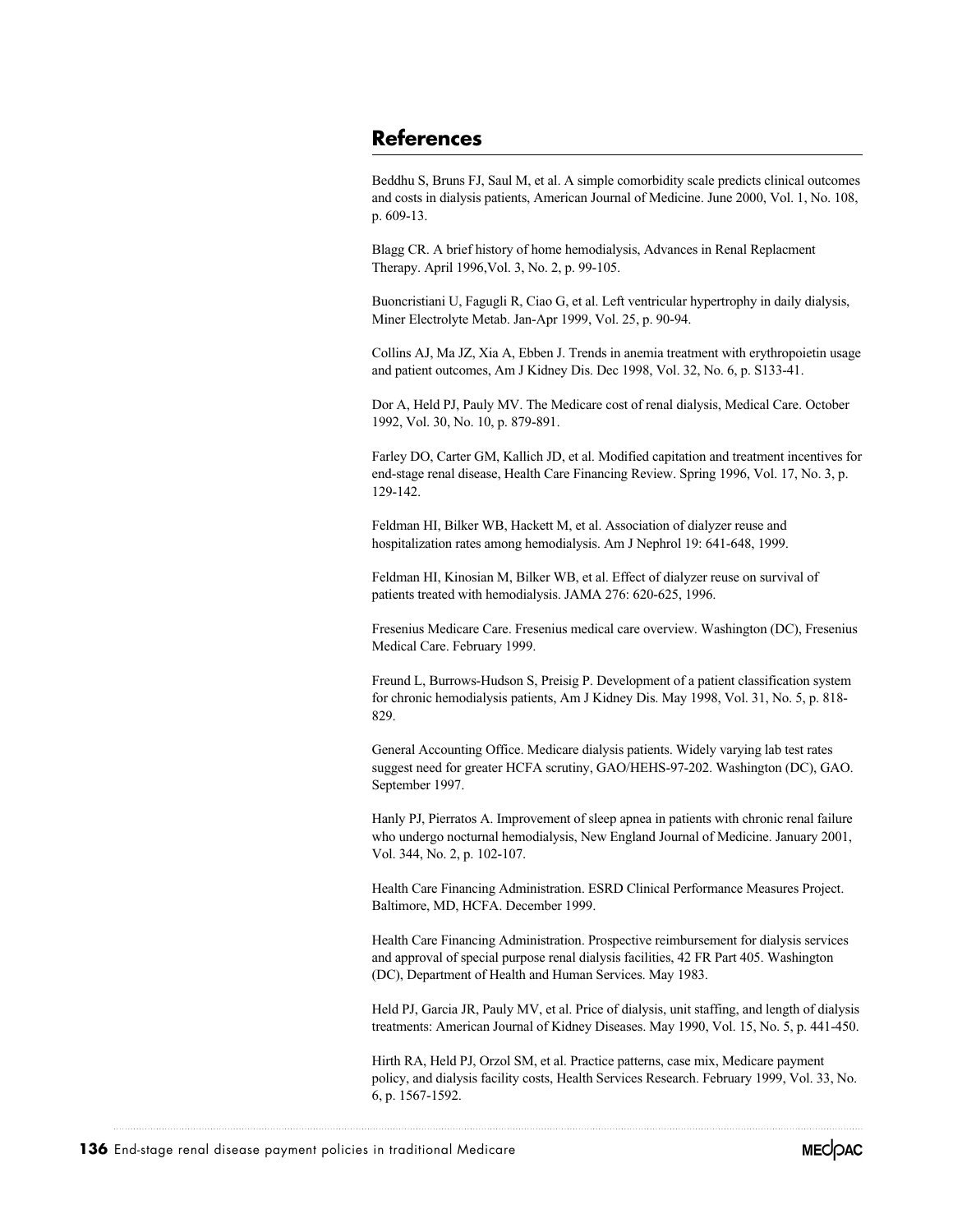Ifudu O, Feldman J, Friedman EA. The intensity of hemodialysis and the response to erythropoietin in patients with end-stage renal disease, N Engl J Med. February 1996, Vol. 15, No. 334, p. 420-425.

Institute of Medicine. Kidney failure and the federal government. Washington (DC), National Academy Press. 1991.

K/DOQI Clinical Practice Guidelines for Nutrition in Chronic Renal Failure, Am J Kidney Dis. June 2000, Vol. 35, No. 2, p. S1-S3.

Kaufman JS, Reda DJ, Fye CL, et al. Subcutaneous compared with intravenous epoetin in patients receiving hemodialysis,N Engl J Med. August 1998, Vol. 27, No. 339, p. 578- 583.

Kjellstrand C, Ting G. Daily hemodialysis: dialysis for the next century, Adv Ren Replace Ther. October 1998, Vol.5, No. 4, p.267-74.

Kooistra MP, Vos J, Koomans HA, Vol PF. Daily home haemodialysis in the Netherlands: effects on metabolic control, haemondynamics, and quality of life, Nephrology, Dialysis, Transplantation. 1998, Vol 13, p. 2853-2860.

Lewin Group. Capitation models for ESRD: Methodology and results. Falls Church (VA), the Lewin Group. January 2000.

Lockridge R, Lynchburg Nephrology, Inc. Presentation to Nancy Ray, MedPAC. Washington (DC). March 28, 2000.

Mackenzie P, Mactier RA. Home haemodialysis in the 1990s, Nephrol Dial Transplant. August 1998, Vol. 13, No. 8, p.1944-8.

Mapes D, Hopper S, Jones V, et al. A staffing system for dialysis facilities based on patient acuity, AANNT J. December 1983 Vol. 10, No. 7, p. 11-19.

Medicare Payment Advisory Commission. Report to the Congress: Medicare payment policy. Washington (DC), MedPAC. March 2000.

Medicare Payment Advisory Commission. Report to the Congress: Medicare payment policy. Washington (DC), MedPAC. June 1999a.

Medicare Payment Advisory Commission. Report to the Congress: Medicare payment policy. Washington (DC), MedPAC. March 1999b.

Movilli E, Cancarini GC, Zani R, et al. Adequacy of dialysis reduces the doses of recombinant erythropoietin independently from the use of biocompatible membranes in haemodialysis patients. Nephrology Dialysis Transplantation 2001, Vol. 16, No. 1, p. 111–114.

Mucsi I, Hercz G, Uldall R, et al. Control of serum phosphate without any phosphate binders in patients treated with nocturnal hemodialysis, Kidney Int. May 1998, Vol. 53, No. 5, p.1399-4.

National Institutes of Health. Morbidity and mortality of dialysis, NIH Consensus Statement, November 1993, Vol 11, No. 2, p.1-33.

National Kidney Foundation. Dialysis outcomes quality initiative, clinical practice guidelines. New York, NKF. 1997.